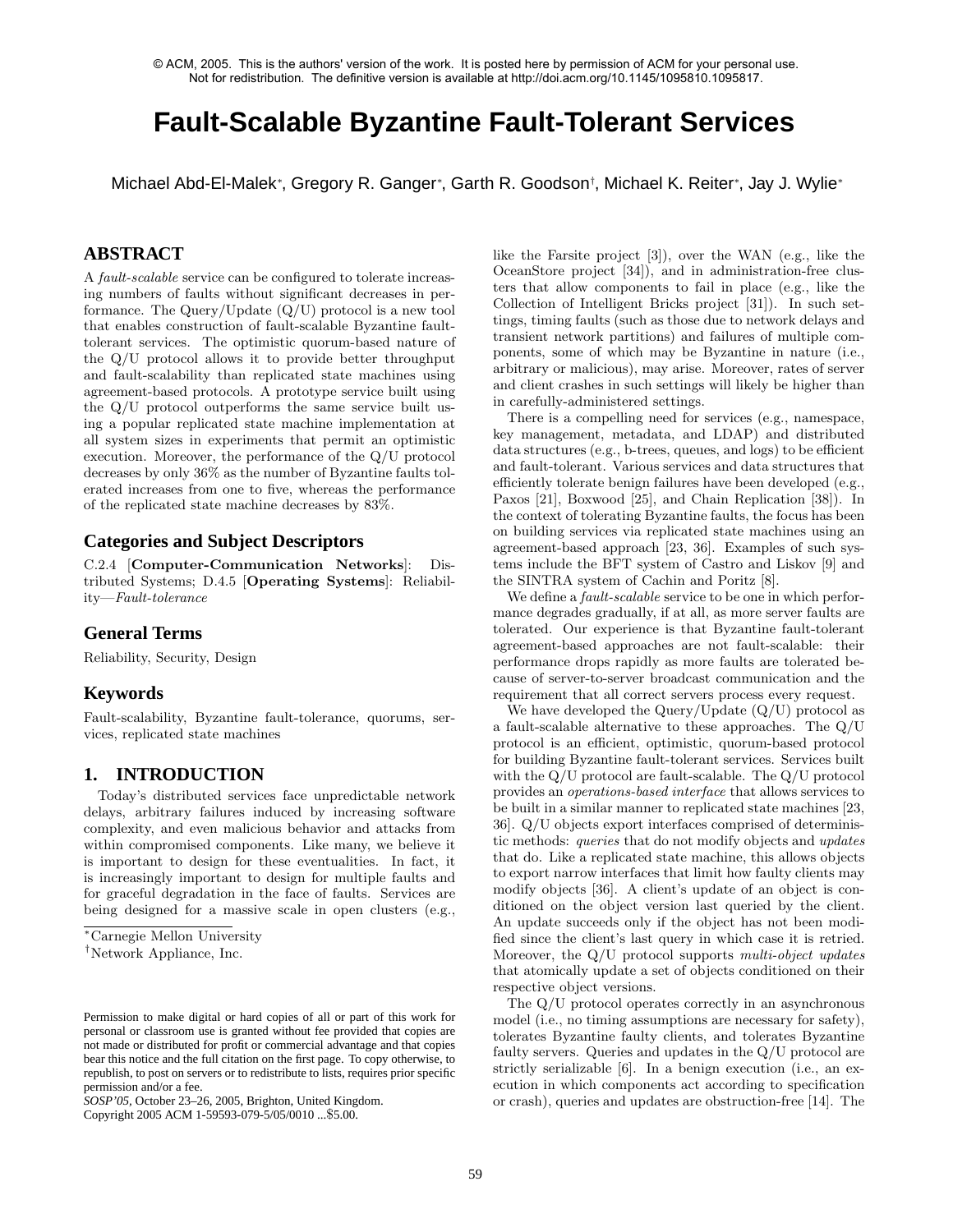"cost" of achieving these properties with the Q/U protocol, relative to other approaches, is an increase in the number of required servers: the  $Q/U$  protocol requires  $5b+1$  servers to tolerate b Byzantine faulty servers, whereas most agreementbased approaches require  $3b+1$  servers. Given the observed performance of the Q/U protocol, we view this as a good trade-off — the cost of servers continues to decline, while the cost of service failures does not.

The Q/U protocol achieves its performance and faultscalability through novel integration of a number of techniques. Optimism is enabled by the use of non-destructive updates at versioning servers, which permits operations to efficiently resolve contention and/or failed updates, e.g., by querying earlier object versions and completing partial updates. We leverage this versioning together with a logical timestamping scheme in which each update operation is assigned a timestamp that depends both on the contents of the update and the object state on which it is conditioned. It is thus impossible for a faulty client to submit different updates at the same timestamp—the updates intrinsically have different timestamps—and, so, reaching agreement on the update at a given timestamp is unnecessary. We combine these techniques with quorums and a strategy for accessing them using a preferred quorum per object so as to make server-to-server communication an exceptional case. Finally, we employ efficient cryptographic techniques. Our integration of these techniques has enabled, to our knowledge, the first fault-scalable, Byzantine-resilient implementation for arbitrary services.

We implemented a prototype library for the Q/U protocol. We used this library to build two services: a metadata service that exports NFSv3 metadata methods, and a counter object that exports increment (increment) and fetch (fetch) methods. Measurements of these prototype services support our claims: the prototype Q/U services are efficient and fault-scalable. In contrast, the throughput of BFT [9], a popular agreement-based Byzantine fault-tolerant replicated state machine implementation, drops sharply as the number of faults tolerated increases. The prototype Q/U-based counter outperforms a similar counter object implemented with BFT at all system sizes in contention-free experiments. More importantly, it is more fault-scalable. Whereas the performance of the Q/U-based counter object decreases by 36% as the number of faults tolerated is increased from one to five, the performance of the BFT-based counter object decreases by 83%.

#### **2. EFFICIENCY AND SCALABILITY**

In a Byzantine fault-tolerant quorum-based protocol (e.g., [26, 28, 10, 30, 41, 11]), only quorums (subsets) of servers process each request and server-to-server communication is generally avoided. In a Byzantine fault-tolerant agreement-based protocol (e.g., [7, 33, 18, 9, 8, 20]), on the other hand, every server processes each request and performs server-to-server broadcast. As such, these approaches exhibit fundamentally different fault-scalability characteristics.

The expected fault-scalability of quorum- and agreementbased approaches is illustrated in Figure 1. A protocol that is fault-scalable provides throughput that degrades gradually, if at all, as more server faults are tolerated. Because each server must process every request in an agreementbased protocol, increasing the number of servers cannot in-



Figure 1: Illustration of fault-scalability. As the number of server faults tolerated increases (right axis, dashed lines), the number of servers required (x-axis) by quorum- and agreement-based protocols increases. In theory, throughput (left axis, solid lines) of quorum-based approaches (e.g., based on a threshold quorom) is sustained as more faults are tolerated, whereas agreement-based approaches do not have this property. In practice, throughput of prototype Q/U-based services degrades somewhat as more faults are tolerated.

crease throughput. Indeed, since server-to-server broadcast is required, the useful work each server can do decreases as the number of servers increases. As illustrated, though, agreement-based protocols generally require fewer servers than quorum-based protocols for a given degree of faulttolerance.

With quorum-based protocols, as the number of server faults tolerated increases, so does the quorum size. As such, the work required of a client grows as quorum size increases. Servers do a similar amount of work per operation regardless of quorum size. However, the Q/U protocol does rely on some cryptographic techniques (i.e., authenticators which are discussed in §3) whose costs grow with quorum size.

## **2.1 Efficiency**

Much of the efficiency of the Q/U protocol is due to its optimism. During failure- and concurrency-free periods, queries and updates occur in a single phase. To achieve failure atomicity, most pessimistic protocols employ at least two phases (e.g., a prepare and a commit phase). The optimistic approach to failure atomicity does not require a prepare phase; however, it does introduce the need for clients to repair (write-back) inconsistent objects. To achieve concurrency atomicity, most pessimistic protocols either rely on a central point of serialization (e.g., a primary) or employ locks (or leases) to suppress other updates to an object while the lock-holder queries and updates the object. The optimistic approach to concurrency atomicity [19] does not require lock acquisition, but does introduce the possibility that updates are rejected (and that clients may livelock).

The Q/U protocol relies on versioning servers for its optimism. Every update method that a versioning server invokes results in a new object version at that server. Queries complete in a single phase so long as all of the servers in the quorum contacted by a client share a common latest object version. Updates complete in a single phase so long as none of the servers in the quorum contacted by a client have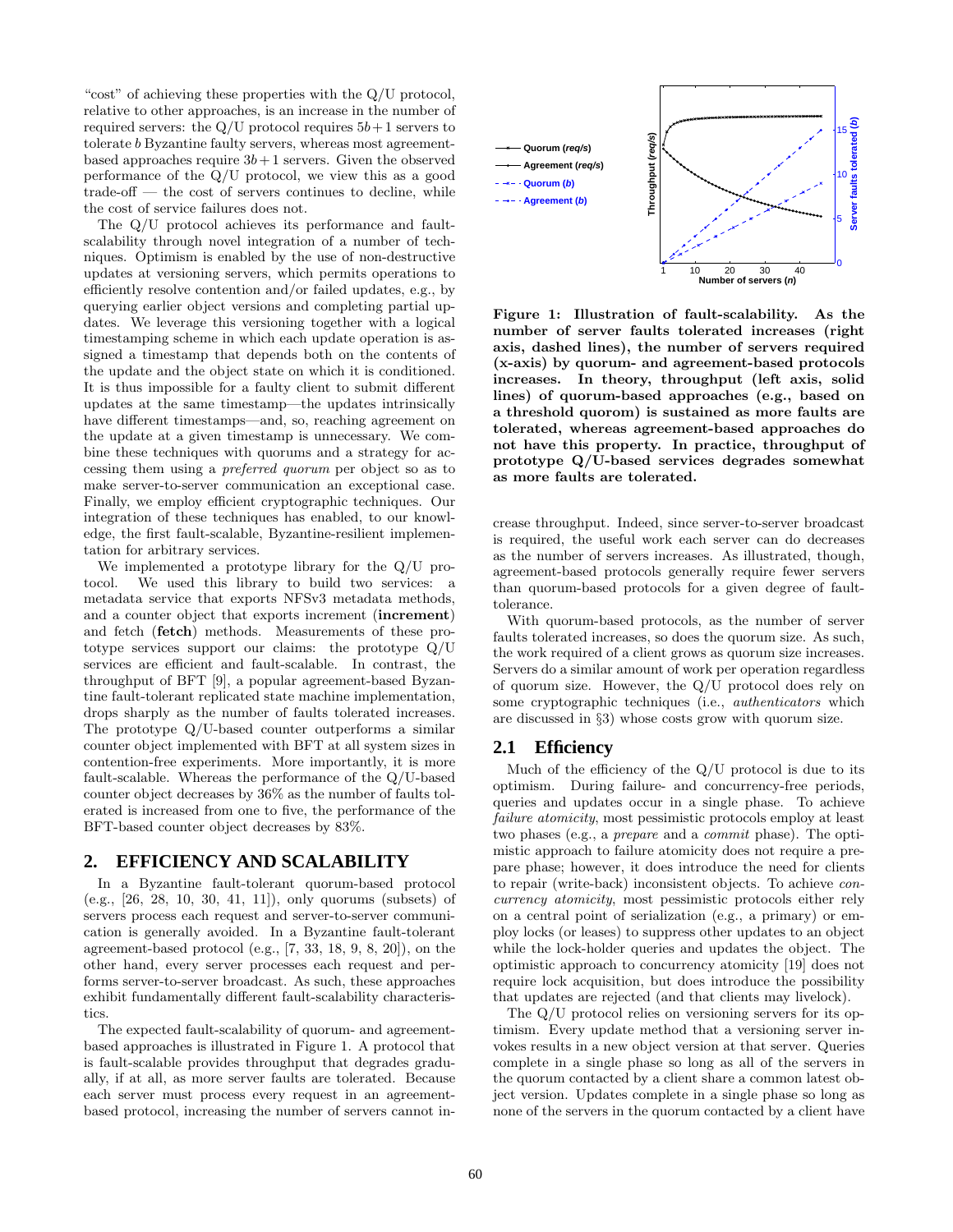updated the object since it was queried by the client. To promote such optimistic execution, clients introduce locality to their quorum accesses and cache object version information. Clients initially send requests to an object's preferred quorum and do not issue queries prior to updates for objects whose version information they cache. Finally, versioning servers reduce the cost of protecting against Byzantine faulty clients, since servers need not agree on client requests before processing them.

Many prior protocols, both pessimistic and optimistic, make use of versions and/or logical timestamps. One difference with prior protocols is that server retention of object versions is used to efficiently tolerate Byzantine faulty clients. Most protocols that tolerate Byzantine faulty clients rely on digital signatures or server-to-server broadcasts. Another difference is that there is no concept of a commit phase in the Q/U protocol (not even a lazy commit).

#### **2.2 Throughput-scalability**

The primary benefit that the Q/U protocol gains from the quorum-based approach is fault-scalability. Quorumbased protocols can also exhibit throughput-scalability: additional servers, beyond those necessary for providing the desired fault-tolerance, can increase throughput [32, 27]. The experience of database practitioners suggests that it may be difficult to take advantage of quorum-based throughputscalability though. For example, Jiménez-Peris et al. recently concluded that a write-all read-one approach is better for a large range of database applications than a quorumbased approach [16]. But their analysis ignores concurrency control and is based on two phase commit-based data replication with fail-stop failures in a synchronous model. The Q/U protocol provides both concurrency and failure atomicity, provides service replication rather than data replication, relies on no synchrony assumptions, and relies on few failure assumptions. As another example, Gray et al. identify that the use of quorum-based data replication in databases leads to the scaleup pitfall: the higher the degree of replication, the higher the rate of deadlocks or reconciliations [12]. But, databases are not designed to scale up gracefully. The ability to update multiple objects atomically with the Q/U protocol allows services to be decomposed into fine-grained Q/U objects. Fine-grained objects reduce per-object contention, making optimistic execution more likely, enabling parallel execution of updates to distinct objects, and improving overall service throughput. If a service can be decomposed into fine-grained Q/U objects such that the majority of queries and updates are to individual objects, and the majority of multi-object updates span a small number of objects, then the scaleup pitfall can be avoided. Our experience building a Q/U-NFSv3 metadata service suggests that it is possible to build a substantial service comprised of fine-grained objects. For example, most metadata operations access a single object or two distinct objects. (The only operation that accesses more than two objects is the rename operation which accesses up to four objects.) In response to some criticisms of quorum-based approaches, Wool argues that quorum-based approaches are well-suited to large scale distributed systems that tolerate malicious faults [40]. Wool's arguments support our rationale for using a quorum-based approach to build fault-scalable, Byzantine fault-tolerant services.

Many recent fault-tolerant systems achieve throughputscalability by partitioning the services and data structures they provide  $(e.g., [24, 13, 3, 34, 25, 38])$ . By partitioning different objects into different server groups, throughput scales with the addition of servers. However, to partition, these systems either forego the ability to perform operations that span objects (e.g., [24, 13, 34, 38]) or make use of a special protocol/service for "transactions" that span objects (e.g., [3, 25]). Ensuring the correctness and atomicity of operations that span partitions is complex and potentially quite expensive, especially in an asynchronous, Byzantine fault-tolerant manner. To clarify the problem with partitioning, consider a rename operation that moves files between directories in a metadata service. If different server groups are responsible for different directories, an interserver group protocol is needed to atomically perform the rename operation (e.g., as is done in Farsite [3]). Partitioning a service across server groups introduces dependencies among server groups. Such dependencies necessarily reduce the reliability of the service, since many distinct server groups must be available simultaneously.

## **3. THE QUERY/UPDATE PROTOCOL**

In this section, we begin with the system model and an overview of the Q/U protocol for individual objects. We discuss constraints on the quorum system needed to ensure the correctness of the Q/U protocol. We present detailed pseudo-code and discuss implementation details and design trade-offs. To make the Q/U protocol's operation more concrete, we describe an example system execution. We describe the extension of the Q/U protocol for individual objects to multiple objects. Finally, we discuss the correctness of the Q/U protocol.

#### **3.1 System model**

To ensure correctness under the broadest possible conditions, we make few assumptions about the operating environment. An asynchronous timing model is used; no assumptions are made about the duration of message transmission delays or the execution rates of clients and servers (except that they are non-zero and finite). Clients and servers may be Byzantine faulty [22]: they may exhibit arbitrary, potentially malicious, behavior. Clients and servers are assumed to be computationally bounded so that cryptographic primitives are effective. Servers have persistent storage that is durable through a crash and subsequent recovery.

The server failure model is a hybrid failure model [37] that combines Byzantine failures with crash-recovery failures (as defined by Aguilera et al. [4]). A server is benign if it is correct or if it follows its specification except for crashing and (potentially) recovering; otherwise, the server is malevolent. Since the Byzantine failure model is a strict generalization of the crash-recovery failure model, another term — malevolent — is used to categorize those servers that in fact exhibit out-of-specification, non-crash behavior. A server is faulty if it crashes and does not recover, crashes and recovers ad infinitum, or is malevolent.

We extend the definition of a fail prone system given in Malkhi and Reiter [26] to accommodate this hybrid failure model. We assume a universe U of servers such that  $|U| = n$ . The system is characterized by two sets:  $\mathcal{T} \subseteq 2^U$  and  $\mathcal{B} \subseteq 2^U$ (the notation  $2^{set}$  denotes the power set of set). In any execution, all faulty servers are included in some  $T \in \mathcal{T}$  and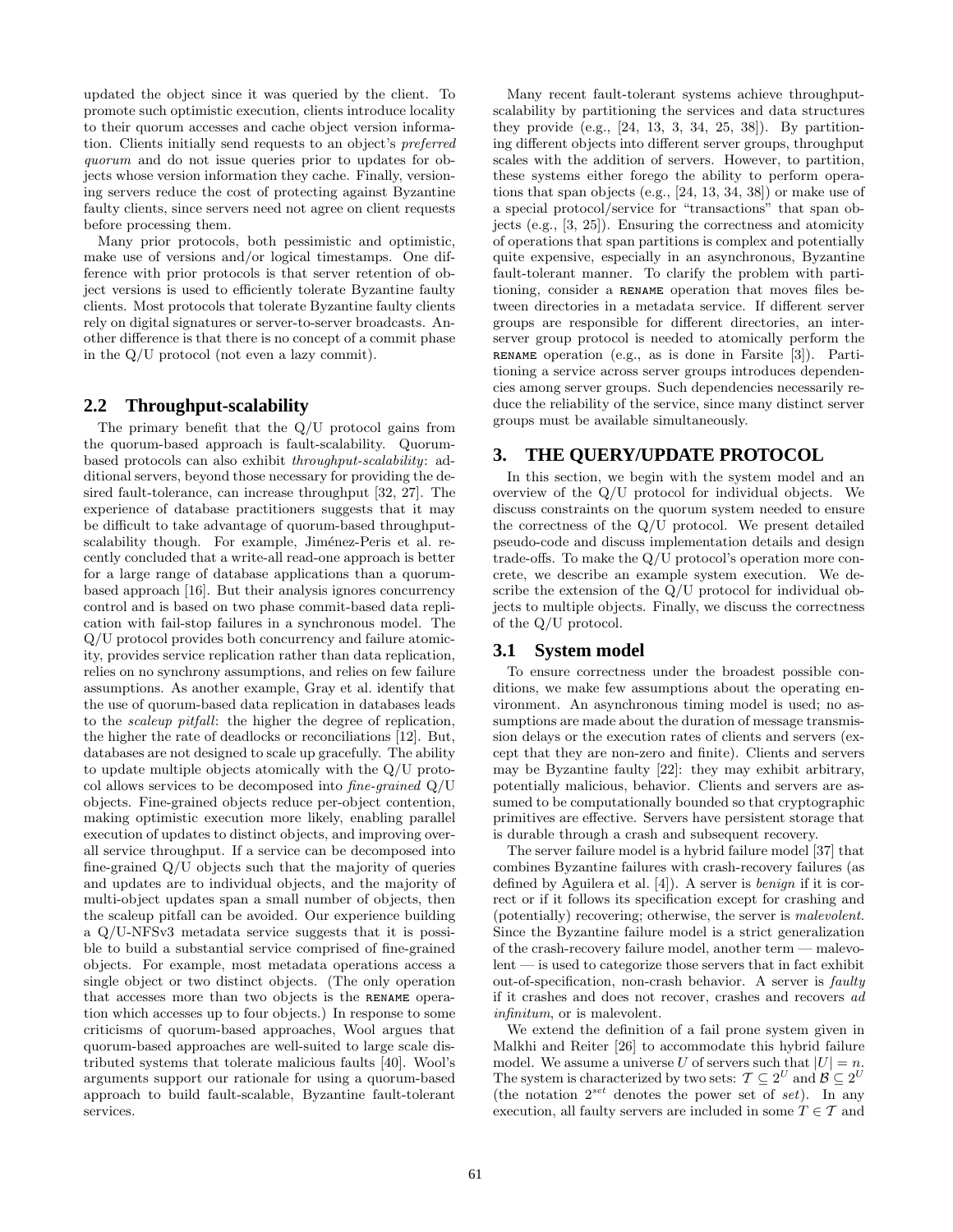all malevolent servers are included in some  $B \in \mathcal{B}$ . It follows from the definitions of faulty and malevolent that  $B \subseteq T$ .

The  $Q/U$  protocol is a quorum-based protocol. A quorum system  $Q \subseteq 2^U$  is a non-empty set of subsets of U, every pair of which intersect; each  $Q \in \mathcal{Q}$  is called a quorum. Constraints on the quorum system are described in §3.3. For simplicity, in the pseudo-code (§3.4) and the example execution (§3.6) presented in this paper, we focus on threshold quorums. With a threshold quorum system, a fail prone system can simply be described by bounds on the total number of faulty servers: there are no more than  $t$  faulty servers of which no more than  $b \leq t$  are malevolent.

Point-to-point authenticated channels exist among all of the servers and between all of the clients and servers. An infrastructure for deploying shared symmetric keys among pairs of servers is assumed. Finally, channels are assumed to be unreliable, with the same properties as those used by Aguilera et al. in the crash-recovery model (i.e., channels do not create messages, channels may duplicate messages a finite number of times, and channels may drop messages a finite number of times) [4]. Such channels can be made reliable by repeated resends of requests.

#### **3.2 Overview**

This section overviews the the Q/U protocol for an individual object.

**Terminology.**  $Q/U$  objects are replicated at each of the n servers in the system. Q/U objects expose an operationsbased interface of deterministic methods. Read-only methods are called queries, and methods that modify an object's state are called updates. Methods exported by Q/U objects take arguments and return answers. The words "operation" and "request" are used as follows: clients perform operations on an object by issuing requests to a quorum (subset) of servers. A server receives requests; if it accepts a request, it invokes a method on its local object replica.

Each time a server invokes an update method on its copy of the object, a new object version results. The server retains the object version as well as its associated logical timestamp in a version history called the replica history. Servers return replica histories to clients in response to requests.

A client stores replica histories returned by servers in its object history set (OHS), which is an array of replica histories indexed by server. In an asynchronous system, clients only receive responses from a subset of servers. As such, the OHS represents the client's partial observation of global system state at some point in time. Timestamps in the replica histories in the OHS are referred to as candidates. Candidates are classified to determine which object version a client method should be invoked on at the servers. Note that there is a corresponding object version for every candidate. Figure 2 illustrates candidates, replica histories, and the object history set.

Client side. Because of the optimistic nature of the Q/U protocol, some operations require more client steps to complete than others. In an optimistic execution, a client completes queries and updates in a single phase of communication with servers. In a non-optimistic execution, clients perform additional repair phases that deal with failures and contention.

The operations-based interface allows clients to send operations and receive answers from the service; this provides light-weight client-server communication relative to read-



Figure 2: Example of client and server state.

ing and writing entire objects. To perform an operation, a client first retrieves the object history set. A client's operation is said to condition on its object history set (the conditioned-on OHS). The client places the object history set, the method to invoke, and the arguments for the method in a request it sends to servers. By sending the object history set, the client communicates information to the servers about global system state.

Both clients and servers classify the conditioned-on OHS to determine which object version a client operation should be performed on at the servers. Classification of a candidate is based on the subset of server replica histories in the object history set in which it appears. (For threshold quorums, classification of a candidate is based on its order, the number of replica histories in the object history set in which it appears.) If all of the replica histories in the conditionedon OHS have the same latest candidate, this candidate is classified as complete. This is illustrated in Figure 2.

The optimistic nature of the Q/U protocol allows a client to complete queries, and updates conditioned on a cached object history set, in a single phase of client-server communication during failure- and concurrency-free access. Clients cache object history sets. This allows clients to avoid retrieving an object history set before every update operation. So long as no other clients update the object, the cached object history set remains current. Only the quorum of servers that accepted the last update operation have the latest object version. As such, it is most efficient for these servers to process the subsequent update operation. To promote locality of access, and thus efficiency, each object has a preferred quorum at which clients try to access it first. In the case of server failures, clients may have to access a non-preferred quorum. Single phase operations are premised on the client's cached object history set being current (concurrency-free access) and on accessing an object via its preferred quorum (failure-free access).

Server side. Upon receipt of a request, a server first validates the integrity of the conditioned-on OHS. Each server pairs an authenticator with its replica history and clients include the authenticators in the conditioned-on OHS. Authenticators are lists of HMACs that prevent malevolent clients and servers from fabricating replica histories for benign servers. Servers cull replica histories from the conditioned-on OHS for which they cannot validate the authenticator. Authenticators are necessary because servers do not directly exchange replica histories with one another; replica histories are communicated between servers via the client.

If the conditioned-on OHS passes integrity validation, the server performs classification. Next, a server validates that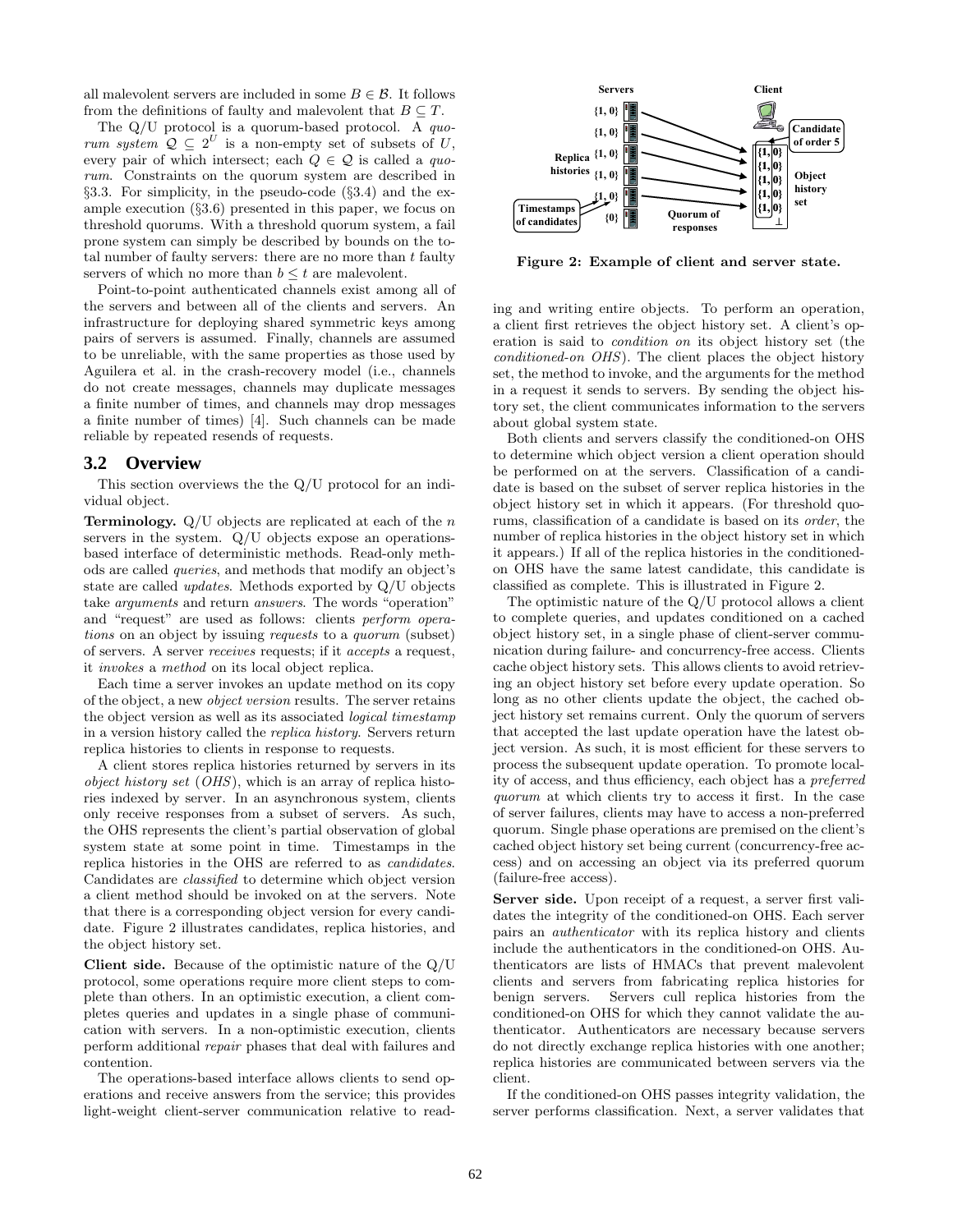the conditioned-on OHS is current. The server does this by comparing the timestamps of candidates in its replica history with the current timestamp classification identifies for the conditioned-on OHS. If the server has a higher timestamp in its replica history then the current timestamp identified by classification, the conditioned-on OHS is not current. Validating currentness ensures that servers invoke methods on the latest complete object version, rather than one of its predecessors.

If all validation passes, a server accepts the request and invokes the requested method. The method is invoked on the object version corresponding to the latest candidate in the conditioned-on OHS. If the method is an update, a new version of the object results. The timestamp for the resulting object version is a deterministic function of the conditionedon OHS and the operation performed. As such, all servers that receive the same operation and object history set create the same object version and construct the same timestamp for that object version. Timestamps are constructed so that they always increase in value. The server updates its replica history with the resulting timestamp and stores the resulting object version indexed by that timestamp. The server sends a response to the client, indicating success, including the answer to the method, its replica history, and its authenticator. The client updates its object history set with the returned replica histories and authenticators. Once the client receives a quorum of responses that return success, the operation returns successfully.

Tolerating failures. If a server crashes, some quorums may become unavailable. This may lead to clients probing additional servers to collect a quorum of responses (probing is the term used to describe finding a live quorum). To protect against malevolent components, timestamps contain the client ID, the operation (method and arguments), and the conditioned-on OHS. Because the operation is tied to the timestamp, an operation can only complete successfully if a client sends the same operation to all servers in a quorum. This mechanism makes it impossible for malevolent clients to force object versions at different benign servers with the same timestamp to differ. The authenticators in the object history set make it impossible for malevolent components to forge replica histories of benign servers; in conjunction with classification rules (see §3.3), this ensures that benign servers only accept requests conditioned on the latest complete object version.

Concurrency and repair. Only one update of a specific object version can complete successfully. As such, concurrent accesses of an object may fail and result in replica histories at different servers that have a different latest candidate. In such a situation, a client must bring the servers into a consistent state. To do so, a client performs repair.

Repair consists of a sequence of two special operations: first a barrier is performed, and then a copy is performed. Barrier candidates have no data associated with them and so are safe for servers to accept during periods of contention. Indeed, if contention is indicated by the conditioned-on OHS sent to a server, the server can only accept a barrier candidate. Barrier operations allow clients to safely advance logical time in the face of contention; barriers prevent operations with earlier timestamps from completing. Once sufficient servers have accepted barriers, all contending operations have been suppressed. At this point the client can perform a copy operation. The copy operation copies the latest object version prior to the barrier forward in logical time. Such an object version is either the result of one of the contending operations that triggered repair or the object version these operations conditioned on. In the former case, none of the contending operations was successful, and in the latter case, one of the contending operations was successful. Once a copy operation successfully completes, then it is possible for another update or query to be performed.

Classification of the OHS dictates whether or not repair is necessary and, if so, whether a barrier or copy must be performed. Since both clients and servers base their actions on the OHS, both perform the action dictated by classification.

In the face of contention, clients may have to repeatedly perform barrier and copy operations: different clients could be copying different repairable candidates forward, never completing the copy operation. Client backoff is relied upon to promote progress when there is such contention. Since servers always return their latest replica history to the client, the client can, after updating its object history set, observe the effect of its operation.

Non-preferred quorum access. To be efficient, clients normally access an object via the object's preferred quorum. If a client accesses a non-preferred quorum, some servers that receive requests may not have the conditioned-on object version. In such a scenario, the server must object sync to retrieve the conditioned-on object version. The syncserver requests the needed object data from *host-servers*. The replica histories in the conditioned-on OHS provides the sync server with information about which other servers are host-servers. Responses from at least  $b + 1$  host-servers are required for the sync-server to validate that the data it receives is correct.

#### **3.3 Classification and constraints**

In an asynchronous system with failures, clients can only wait for a subset of servers to reply. As such, object history sets are a partial observation of the global system state. Based on these partial observations, the latest candidate is classified as complete, repairable, or incomplete. With perfect global information, it would be possible to directly observe whether or not the latest candidate is established. An established candidate is one that is accepted at all of the benign servers in some quorum. Constraints on the quorum system, in conjunction with *classification rules*, ensure that established candidates are classified as repairable or complete. In turn, this ensures that updates are invoked on the latest object version.

Repairing a candidate, i.e., performing a barrier and then copying the candidate, is a fundamental aspect of the Q/U protocol. To allow us to state the classification rules and quorum intersection properties regarding repair in the Q/U protocol, we define *repairable sets*. Each quorum  $Q \in \mathcal{Q}$ defines a set of repairable sets  $\mathcal{R}(Q) \subseteq 2^Q$ .

Given a set of server responses  $S$  that share the same candidate, the classification rules for that candidate are as follows:

$$
\mathbf{classify}(S) = \begin{cases} \text{complete} & \text{if } \exists Q \in \mathcal{Q} : Q \subseteq S, \\ \text{reparable} & \text{if } (\forall Q \in \mathcal{Q} : Q \nsubseteq S) \land \\ & (\exists Q \in \mathcal{Q}, R \in \mathcal{R}(Q) : \\ R \subseteq S), \\ \text{incomplete} & \text{otherwise.} \end{cases} \tag{1}
$$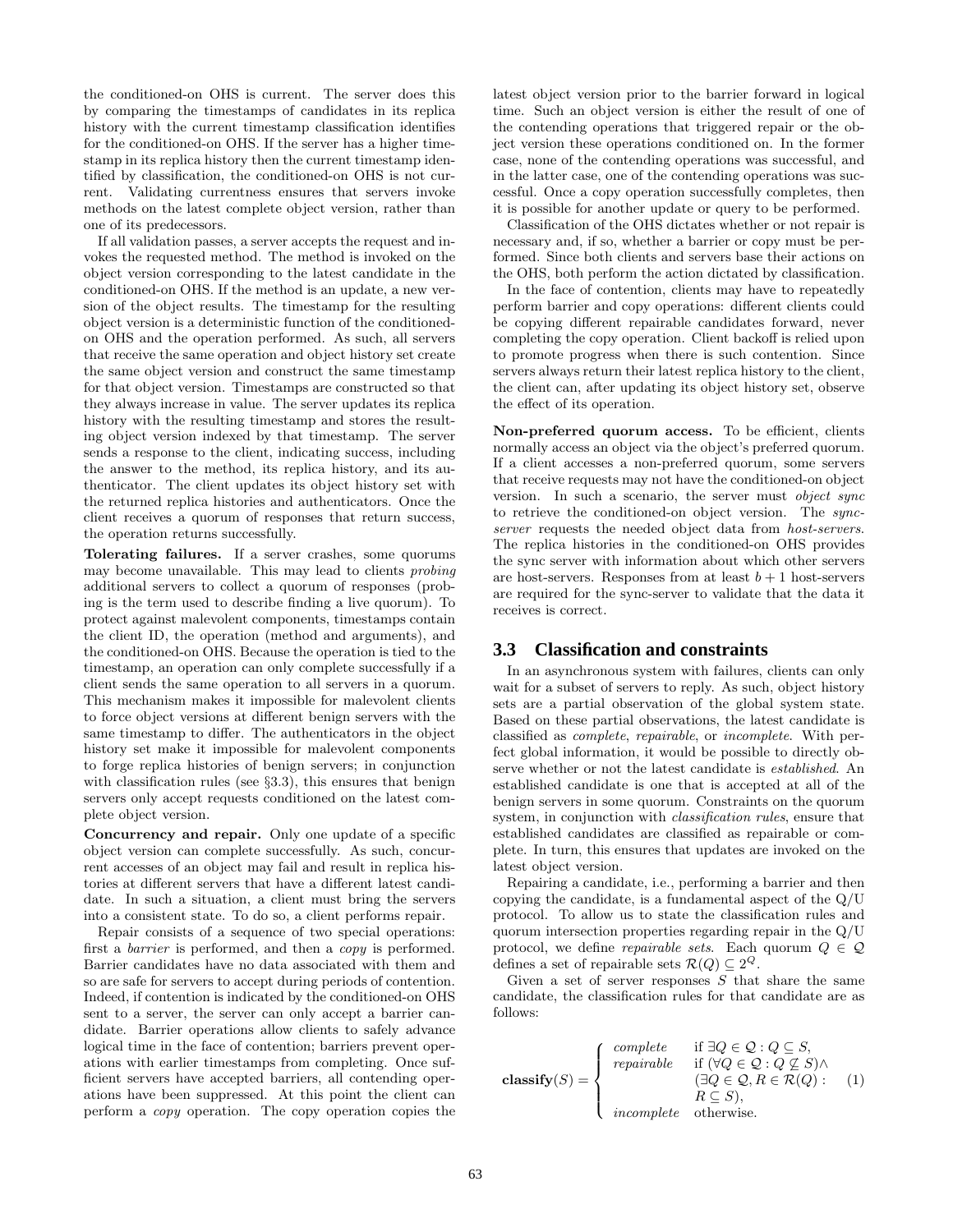Constraints on the quorum system that we require are as follows:

$$
\forall Q \in \mathcal{Q}, \forall T \in \mathcal{T} : Q \cup T \subseteq U; \tag{2}
$$

$$
\forall Q_i, Q_j \in \mathcal{Q}, \forall B \in \mathcal{B}, \exists R \in \mathcal{R}(Q_i) : R \subseteq Q_i \cap Q_j \setminus B; \tag{3}
$$

$$
\forall Q_i, Q_j \in \mathcal{Q}, \forall B \in \mathcal{B}, \forall R \in \mathcal{R}(Q_j) : Q_i \cap R \nsubseteq B. \tag{4}
$$

Constraint (2) ensures that operations at a quorum may complete in an asynchronous system. Constraint (3) ensures that some repairable set of an established candidate is contained in every other quorum. This constraint ensures that an established candidate is always classified as repairable or complete. For example, if a candidate is established at quorum  $Q_i$ , then a subsequent quorum access to  $Q_i$  is guaranteed to observe a repairable set R of  $Q_i$  despite any malevolent servers.

A candidate that, in some execution, could be classified as repairable is a potential candidate. Specifically, a potential candidate is one that is accepted at all of the benign servers in some repairable set. Constraint (4) ensures that an established candidate intersects a potential candidate at at least one benign servers. This constraint ensures that at most one of any concurrent updates in the Q/U protocol establishes a candidate and that, if a candidate is established, no other concurrent updates yield a potential candidate.

The logic that dictates which type of operation (method, barrier, or copy) must be performed is intimately connected with the classification rules and with the quorum system constraints. The constraints allow for multiple potential candidates. As such, there could be multiple distinct potential candidates conditioned on the same object version. However, if there are any potential candidates, constraint (4) precludes there from being any established candidates. Since none of these potential candidates can ever be established, the Q/U protocol requires barriers to safely make progress. Since barriers do not modify object state, they can be accepted at servers if the latest candidate is classified as incomplete or repairable. Once a barrier is established, it is safe to copy the latest object version forward (whether it is a potential candidate or an established candidate). And, if the copy establishes a candidate, then the corresponding object version can be conditioned on.

Classification and threshold quorums. Many quorum constructions can be used in conjunction with the Q/U protocol (e.g., those in [26, 28]). We have implemented threshold (majority) quorum constructions and recursive threshold quorum constructions from [28]. However, since the focus of this paper is on fault-scalability, we focus on the smallest possible threshold quorum construction for a given server fault model.

For the remainder of this paper, we consider a threshold quorum system in which all quorums  $Q \in \mathcal{Q}$  are of size q, all repairable sets  $R \in \mathcal{R}(Q)$  are of size r, all faulty server sets  $T \in \mathcal{T}$  are of size t, all malevolent server sets  $B \in \mathcal{B}$ are of size  $b$ , and the universe of servers is of size  $n$ . In such a system, (2) implies that  $q + t \leq n$ , (3) implies that  $2q-b-n \geq r$ , and (4) implies that  $q+r-n \geq b$ . Rearranging these inequalities allows us to identify the threshold quorum system of minimal size given some  $t$  and  $b$ :

$$
n = 3t + 2b + 1;
$$
  
\n
$$
q = 2t + 2b + 1;
$$
  
\n
$$
r = t + b + 1.
$$

As such, if  $b = t$ , then  $n = 5b + 1$ ,  $q = 4b + 1$ , and  $r =$  $2b + 1$ . For example, if  $b = 1$ , then  $n = 6$ ,  $q = 5$ , and  $r = 3$ . If  $b = 4$ , then  $n = 21$ ,  $q = 17$ , and  $r = 9$ . For such a threshold quorum system, classification is based on the order of the candidate. The order is simply the number of servers that reply with the candidate. (This is illustrated in Figure 2.) The classification rules (1) for threshold quorums are as follows:

 $\textbf{classify}(Order) =$  $\sqrt{ }$ Į  $\mathbf{I}$ complete if  $q \leq Order$ , repairable if  $r \leq Order < q$ , incomplete otherwise. (5)

## **3.4 Q/U protocol pseudo-code**

Pseudo-code for the Q/U protocol for a single object is given in Figure 3. To simplify the pseudo-code, it is written especially for threshold quorums. The symbols used in the pseudo-code are summarized in the caption. Structures, enumerations and types used in the pseudo-code are given on lines 100–107. The definition of a Candidate includes the conditioned-on timestamp  $LT_{CO}$ , even though it can be generated from LT.OHS. It is included because it clearly indicates the conditioned-on object version. The equality  $(=)$ and less than  $\left( \langle \rangle \right)$  operators are well-defined for timestamps; less than is based on comparing Time, BarrierFlag (with  $F{\text{ALE}} < T{\text{RUE}}$ , *ClientID*, *Operation* (lexigraphic comparison), and then *OHS* (lexigraphic comparison).

Clients initialize their object history set to a well-known value (line 200). Two example methods for a simple counter object are given in the pseudo-code: a query c fetch and an update c increment. The implementation of these two functions are similar, the only difference being the definition of the operation in each function (lines 300 and 400). First, requests based on the operation are issued to a quorum of servers (line 301). The OHS passed to  $c$ -quorum rpc is the clients cached OHS. If this OHS is not current, servers reject the operation and return their latest replica history, in an effort to make the client's OHS current. If the operation is accepted at the quorum of servers (line 302), the function returns. Otherwise, the client goes into a repair and retry cycle until the operation is accepted at a quorum of servers (lines 302–306).

The details of the function **c**-quorum-rpc are elided; it issues requests to the preferred quorum of servers and, if necessary, probes additional servers until a quorum of responses is received. Because of the crash-recovery failure model and unreliable channels, c quorum rpc repeatedly sends requests until a quorum of responses is received. Server responses include a status (success or failure), an answer, and a replica history (see lines 1008, 1021, and 1030 of s request). From the quorum of responses, those that indicate success are counted to determine the order of the candidate. The answer corresponding to the candidate is also identified, and the object history set is updated with the returned replica histories.

If an operation does not successfully complete, then repair is performed. Repair involves performing barrier and copy operations until classification identifies a complete object version that can be conditioned on. The function c repair performs repair. To promote progress, backoff is called (line 502, pseudo-code not shown). Note that an operation that does not complete because its conditioned-on OHS is not current may not need to perform repair: after a client updates its OHS with server responses, classification may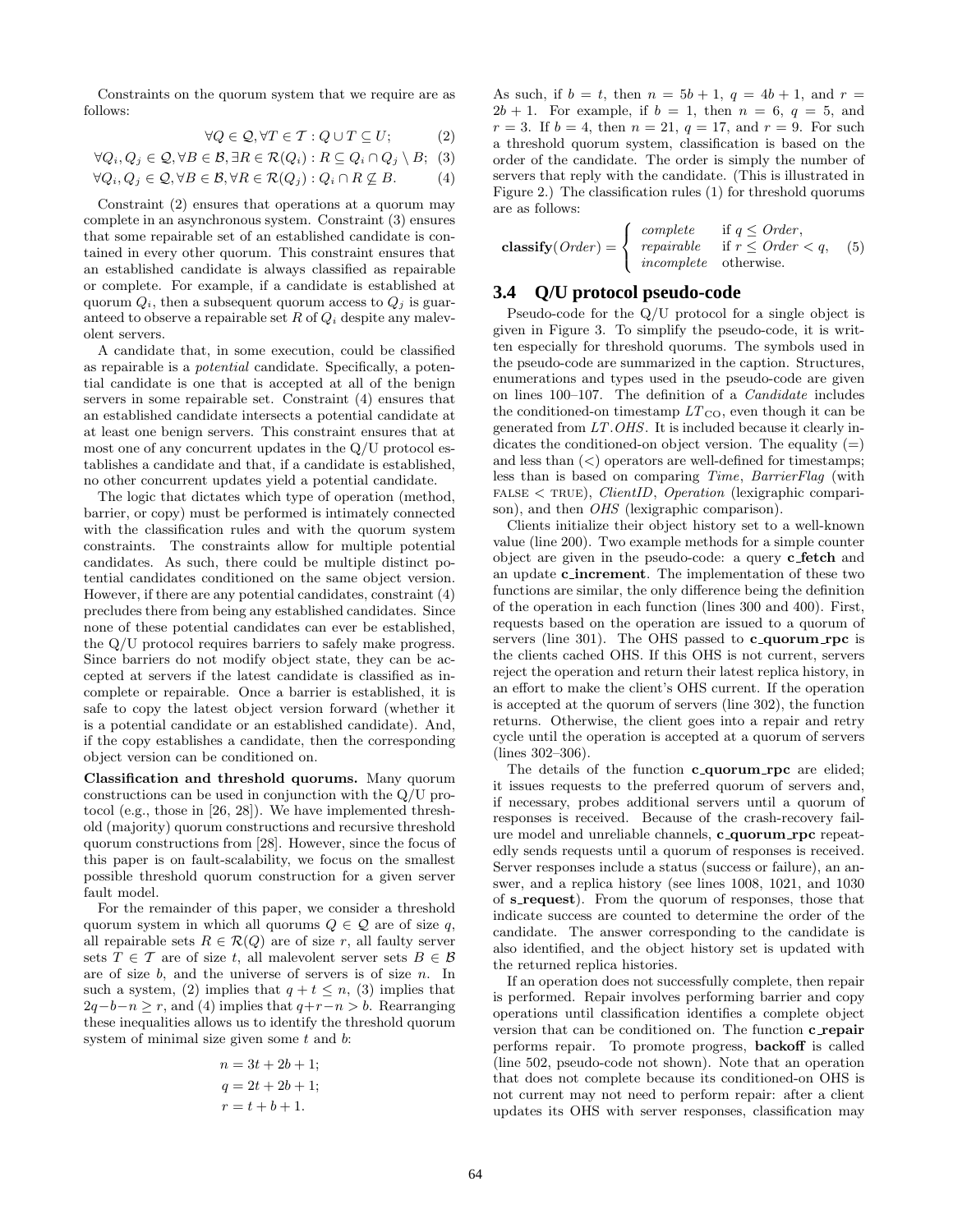structures, types, & enumerations: 100:  $Class \in \{ \text{Query}, \text{UPDATE} \}$  /\* Enumeration. \*/<br>101:  $Type \in \{ \text{METHOD}, \text{COPY}, \text{BARRER} \}$  /\* Enumeration. \*/ 101:  $Type \in \{METHOD, COPY, BARRIER\}$ 102:  $Operation \equiv \langle Method, Class, Argument \rangle$ 103:  $LT \equiv \langle Time, BarrierFlag, ClientID, Operation, OHS \rangle$ <br>104: *Candidate*  $\equiv \langle LT, LT_{CO} \rangle$  /\* Pair of timestamps. \*/ 104:  $Candidate \equiv \langle LT, LT_{CO} \rangle$ <br>105:  $RH \equiv \{Candidate\}$ 105:  $RH \equiv \{Candidate\}$  /\* Ordered set of candidates. \*/<br>106:  $\alpha \equiv \text{HMAC}[U]$  /\* Array indexed by server. \*/ 106:  $\alpha \equiv \text{HMAC}[U]$  /\* Array indexed by server. \*/<br>107:  $OHS \equiv \langle RH, \alpha \rangle [U]$  /\* Array indexed by server. \*/  $/*$  Array indexed by server. ∗/  $c \text{-} \text{initialize}()$ : /\* Client initialization. \*/ 200:  $\forall s \in U$ ,  $OHS[s]$ . $RH := \langle 0, 0 \rangle$ ,  $OHS[s]$ . $\alpha := \bot$ c\_increment( $Argument$ ): /\* Example update operation. \*/ 300: Operation :=  $\langle$ **increment**, UPDATE, Argument $\rangle$ 301:  $\langle Answer, Order, OHS \rangle := \text{c_quorum } \text{rpc}(Operation, OHS)$ 302: while  $(Order < q)$  do 303: /∗ Repair and retry update until candidate established. \*/<br>304: **c\_repair**(*OHS*)  $c$  repair $(OHS)$ 305:  $\langle Answer, Order, OHS \rangle := \textbf{c} \textbf{quorum } \textbf{rpc}(Operation, OHS)$ 306: end while 307: return  $(\langle Answer\rangle)$ c fetch(): /∗ Example query operation. ∗/ 400:  $Operation := \langle \textbf{fetch}, \text{ouERV}, \perp \rangle$ 401:  $\langle Answer, Order, OHS \rangle := \textbf{c_quorum\_rpc}(Operation, OHS)$ 402: while  $(Order < q)$  do 403: **c\_repair** $(OHS)$ <br>404: *(Answer, Order*)  $\langle Answer, Order, OHS \rangle := \textbf{c_quorum\_rpc}(Operation, OHS)$ 405: end while 406: return  $(\langle Answer\rangle)$ c\_repair( $OHS$ ):  $/*$  Deal with failures and contention.  $*/$ 500:  $\langle Type, \perp, \perp \rangle := \textbf{classify}(OHS)$ 501: while  $(Type \neq \text{METHOD})$  do 502: backoff() /∗ Backoff to avoid livelock. ∗/ 503: /∗ Perform a barrier or copy (depends on *OHS*). \*/<br>504:  $\langle \perp, \perp, OHS \rangle := c$ **quorum\_rpc**( $\perp, OHS$ ) 504:  $\langle \perp, \perp, OHS \rangle := \mathbf{c}$  quorum rpc( $\perp, OHS$ )<br>505:  $\langle Type, \perp, \perp \rangle := \mathbf{classify}(OHS)$  $\langle \mathit{Type}, \bot, \bot \rangle := \mathbf{classify}(\mathit{OHS})$ 506: end while 507: return c\_quorum\_rpc( $Operation, OHS$ ) : /\* Quorum RPC. \*/ 600: /∗ Eliding details of sending to/probing for a quorum. ∗/ 601: /∗ Get quorum of s request(Operation, OHS) responses. ∗/ 602: /\* For each response, update  $OHS[s]$  based on s.RH. \*/ 603: /∗ Answer and Order come from successful responses. ∗/ 604: return  $(\langle Answer, Order, OHS \rangle)$ classify( $OHS$ ): /\* Classify candidate in object history set. \*/ 700: /∗ Determine latest object version and barrier version. ∗/ 701:  $ObjCand :=$  latest candidate( $OHS$ , FALSE) 702:  $BarC and :=$ **latest\_candidate**( $OHS$ , TRUE) 703:  $LT_{\text{lat}} :=$  latest\_time(*OHS*) 704: /∗ Determine which type of operation to perform. ∗/ 705:  $Type := BARRIER$  /\* Default operation. \*/<br>706: /∗ If an established barrier is latest. perform COPY. \*/ 706: /∗ If an established barrier is latest, perform COPY. ∗/<br>707: **if**  $(LT_{\text{lat}} = BarCand \cdot LT) \wedge (\text{order}(BarCand, OHS))$ if  $(LT_{\text{lat}} = BarCand.LT) \wedge (\text{order}(\hat{B}arCand,OHS) \geq q)$ 708: **then**  $Type := \text{Copy}$ <br>709: /\* If an established obje \* If an established object is latest, perform METHOD. \*, 710: if  $(LT_{\text{lat}} = ObjCand, \overline{LT}) \wedge (\text{order}(ObjCand, OHS) \geq q)$ <br>711: then  $Twpe := \text{METHOD}$ then  $Type := \text{METHOD}$ 712: return  $(\langle Type, ObjCand, BarCand \rangle)$ order(Candidate, OHS) : /∗ Determine order of candidate. ∗/

- s\_**initialize**() : /∗ Initialize server s. ∗/ 900:  $s.RH := \{\langle 0, 0 \rangle\}$ 901:  $\forall s' \in U$ ,  $s.\alpha[s'] := \mathbf{hmac}(s, s', s.RH)$ s\_request( $Operation, OHS$ ): /\* Handle request at server s. \*/ 1000:  $Answer := \bot$  /\* Initialize answer to return. \*/<br>1001:  $\forall s' \in U$ , if (hmac(s, s', OHS[s'].RH)  $\neq$  OHS[s']. $\alpha[s]$ ]<br>1002: **then** OHS[s'].RH := {\**0, 0**} /\* Cull invalid RHs. \*/ 1003: /∗ Setup candidate based on *Operation* and *OHS.* \*/<br>1004:  $\langle True, \langle LT, \overline{LT_{CO}} \rangle, \overline{LT_{current}} \rangle :=$  **s\_setup**(*Operation*).  $\langle \textit{Type}, \langle \textit{LT}, \textit{LT}_{\text{CO}} \rangle, \textit{LT}_{\text{current}} \rangle := \textbf{s\_setup}(\textit{Operation}, \textit{OHS})$ 1005: /∗ Eliding details of receiving same request multiple times. ∗/ 1006: /∗ Determine if OHS is current (return if not). ∗/ 1007: if (latest\_time(s.RH) >  $LT_{\text{current}}$ ) 1008: **then reply** $(s, \text{FAIL}, \perp, s.\langle RH, \alpha \rangle)$ 1009: /∗ Retrieve conditioned-on object version. ∗/ 1010: if  $(\text{Type } \in \{\text{METHOD}, \text{COPY}\})$  then 1011: Object := **retrieve**( $LT_{\text{CO}}$ )<br>1012: /\* Object sync if object yet 1012: /∗ Object sync if object version not stored locally. ∗/ 1013: **if**  $((Object = \bot) \land (LT_{CO} > 0))$ <br>1014: **then** *Object* := **object** syn then  $Object := \textbf{object}.\textbf{sync}(LT_{\textbf{CO}})$ 1015: **end if**  $1016$ : /\* Pers /\* Perform operation on conditioned-on object version. \*/ 1017: if  $(\textit{Type} = \text{METHOD})$  then 1018:  $\langle Object, Answer \rangle :=$  /∗ Invoke method. ∗/<br>1019: Operation. Method (Object, Operation. Argument) 1019: Operation. $Method(Object, Operation.Argument)$ <br>1020: **if** (*Operation.Class* =  $Query$ ) 1020: **if**  $(\text{Operation}.\text{Class} = \text{Query})$ <br>1021: **then reply** $(s, \text{success}, A)$ then reply(s, success,  $\overline{Answer, s.} \langle RH, \alpha \rangle)$ 1022: end if 1023: /∗ Update server state to include new object version. ∗/ 1024:  $\frac{atomic}{s.RH}$  $s.RH := s.RH \cup \{ \langle LT, LT_{CO} \rangle \}$  $1026: 1027:$  $\ell \in U$ ,  $s.\alpha[s'] := \textbf{hmac}(s, s', s.RH)$ 1027: store $(LT, Object)$ <br>1028: /\* Could prime res /∗ Could prune replica history. ∗/ 1029: end atomic 1030:  $\mathbf{reply}(s, \text{success}, \text{Answer}, s.\langle \text{RH}, \alpha \rangle)$ s\_setup( $Operation, OHS$ ): /\* Setup candidate. \*/ 1100:  $\langle Type, ObjCand, BarCand \rangle := \textbf{classify}(OHS)$ 1101:  $LT_{\text{CO}} = ObjCand.LT$ <br>1102:  $LT. Time := \text{latest_time}(OHS). Time + 1$ 1103:  $LT$ . ClientID := ClientID 1104:  $LT.OHS := OHS$ 1105: if  $(\textit{Type} = \text{METHOD})$  then 1106:  $\hat{L}T$ . BarrierFlag := FALSE 1107:  $LT. Operation := Operation$ <br>1108:  $LT_{current} := ObjectCand.LT$ 1108:  $LT_{\text{current}} := ObjCand.LT$  /\* (=  $LT_{\text{CO}}$ ) cf. line 1101 \*/ 1109: else if  $(\textit{Type} = \textit{BARRIER})$  then 1110:  $LT.BarrierFlag := TRUE$ 1111:  $LT. Operation := \perp$ 1112:  $LT_{\text{current}} := LT$ 1113: else 1114: LT.BarrierFlag := FALSE /\* Type = COPY \*/<br>1115: LT.Operation := LT.C.Operation  $LT. Operation := LT_{CO}. Operation$ 1116:  $LT_{\text{current}} := BarC and .LT$ 1117: end if
- 1118: return  $(\mathit{Type}, \langle LT, LT_{\text{CO}}\rangle, \mathit{LT}_\text{current}\rangle)$
- latest candidate(OHS, BarrierFlag)
- 1200: /∗ Set of all repairable/complete objects (barriers). ∗/
- 1201: *CandidateSet* := {*Candidate* : (**order**(*Candidate*, *OHS*)  $\geq r$ )<br>1202:  $\wedge$  (*Candidate*, *LT*, *BarrierFlag* = *BarrierFlag*)}
- 1202:  $\wedge$ (Candidate.LT.BarrierFlag = BarrierFlag)}<br>1203: /\* Repairable/complete Candidate with max times
- 1203: /\* Repairable/complete *Candidate* with max timestamp. \*/<br>1204: *Candidate* := (*Candidate* : (*Candidate*  $\in$  *CandidateSet*)
- 1204: Candidate := (Candidate : (Candidate ∈ CandidateSet)<br>1205:  $\wedge$ (Candidate.LT = **max**(CandidateSet.LT))  $\wedge (Candidate.LT = \max(CandidateSet.LT)))$
- 1206: return (Candidate)

Figure 3: Query/Update pseudo-code. Client functions are prefixed with c and server functions with s. The following symbols are used in the pseudo-code:  $s$  (server),  $U$  (the universe of servers),  $O$ HS (object history set), RH (replica history),  $\alpha$  (authenticator), LT (timestamp), LT<sub>CO</sub> (conditioned-on timestamp), 0 (initial logical time),  $\perp$  (null value), q (the threshold for classifying a candidate complete), and r (the threshold for classifying a candidate repairable).

indicate that the client perform a method. This happens if a client's cached OHS is out of date and the object is accessed contention-free. Classification of the OHS dictates whether a barrier or a copy is performed. In both cases, the client issues a **c\_quorum\_rpc** with the OHS. Once a copy

800: return  $(|\{s \in U : \text{Candidate} \in \text{OHS}[s].RH\}|)$ 

successfully completes, a method is allowed to be performed and repair returns.

The function classify classifies an object history set: it identifies what type of operation (method, barrier, or copy) must be performed and the timestamps of the latest object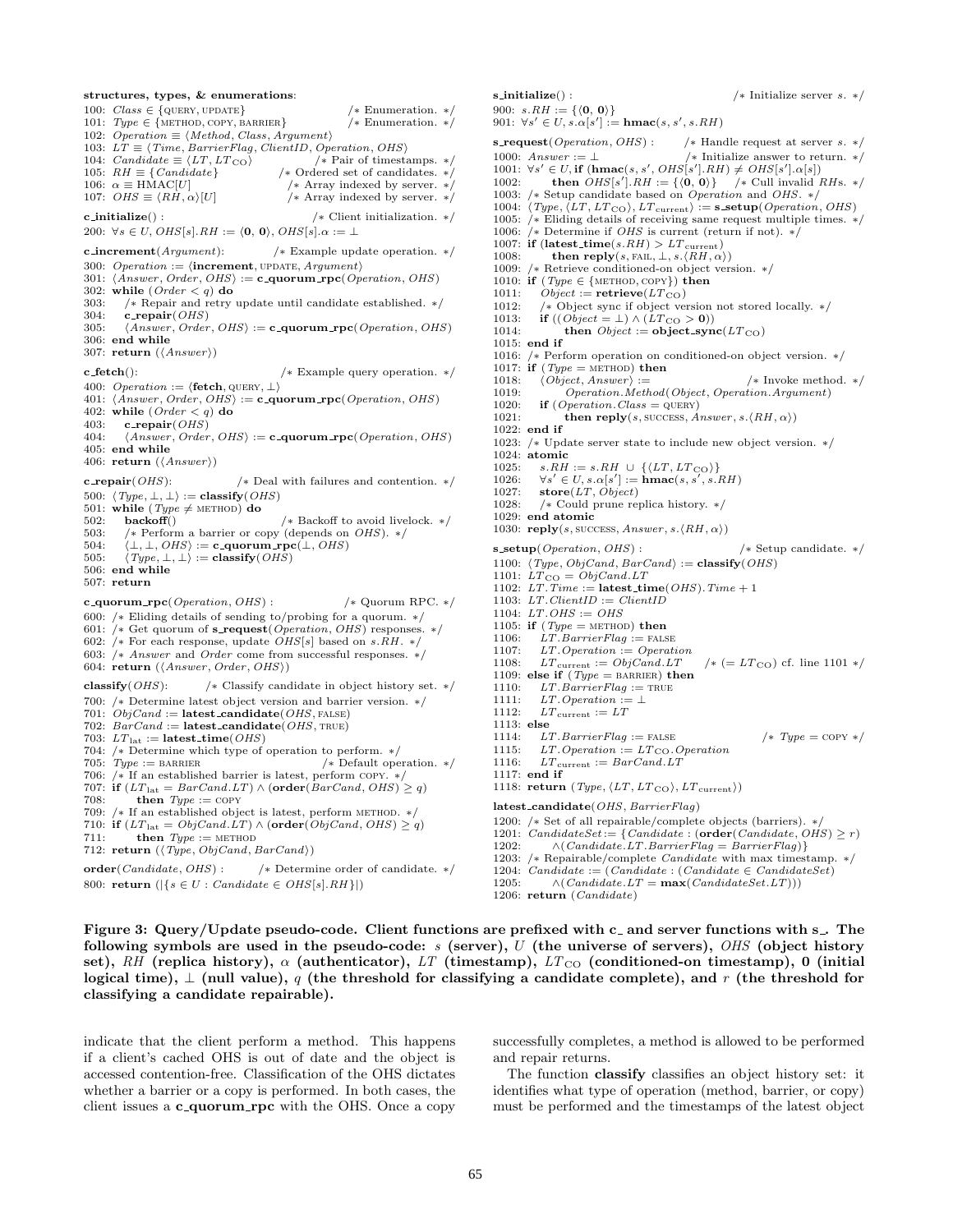and barrier versions. Clients and servers both call classify: a client calls it to determine the action dictated by its cached OHS and a server calls it to determine the action dictated by the conditioned-on OHS sent from a client. The function latest candidate determines the latest candidate that is classified as either repairable or complete in the conditionedon OHS is latest. It is called to identify the latest object version (line 701) and latest barrier version (line 702). The function latest time (pseudo-code not shown) is called to determine the latest timestamp in the conditioned-on OHS. If the latest timestamp in the conditioned-on OHS is greater than the timestamps of the latest object and barrier versions, then the latest candidate is incomplete and a barrier must be performed (line 705). If the latest timestamp matches either the latest object or barrier version, but it is not classified as complete, then a barrier is performed. If the latest candidate is a complete barrier version, then a copy is performed (line 708). If the latest candidate is a complete object version, then a query or update is performed, conditioned on it (line 711).

Server initialization illustrates how authenticators are constructed via the hmac function (line 901). Each entry in an authenticator is an HMAC (keyed hash) over the server's replica history [5]. The two servers passed into hmac identify the shared key for taking the HMAC.

The function **s\_request** processes requests at a server. First, the server validates the integrity of the conditioned-on OHS. Any replica histories with invalid authenticators are set to null. Next, the server calls **s** setup to setup the candidate. It calls classify (line 1100) and sets various parts of the logical timestamp accordingly. In performing classification on the OHS, the server determines whether to perform a barrier, a copy, or a method operation. Given the setup candidate, the server determines if the object history set is current. If it is, the server attempts to fetch (via retrieve on line 1011) the conditioned-on object version from its local store. If it is not stored locally, the conditioned-on object version is retrieved from other servers (via object sync, pseudo-code not shown, on line 1014). For queries and updates, the server invokes a method on the conditioned-on object version. If the method invoked is a query, then the server returns immediately, because the server state is not modified. If the method invoked is an update, then a new object version results. For update methods and for copy methods, the server adds the new candidate to its replica history, updates its authenticator, and locally stores (via store) the new object version indexed by timestamp. These three actions (lines 1025–1027) are performed atomically to be correct in the crash-recovery failure model. Finally, the server returns the answer and its updated replica history and authenticator.

#### **3.5 Implementation details**

This section discusses interesting aspects of system design, as well as implementation details and optimizations omitted from the pseudo-code.

Cached object history set. Clients cache object history sets of objects they access. After a client's first access, the client performs operations without first requesting replica histories. If the cached object history set is current, then the operation completes in a single phase. If not, then a server rejects the operation and returns its current replica history so that the client can make its object history set more current.

Optimistic query execution. If a client has not accessed an object recently (or ever), its cached OHS may not be current. It is still possible for a query to complete in a single phase. Servers, noting that the conditioned-on OHS is not current, invoke the query method on the latest object version they store. The server, in its response, indicates that the OHS is not current, but also includes the answer for the query invoked on the latest object version and its replica history. After the client has received a quorum of server responses, it performs classification on its object history set. Classification allows the client to determine if the query was invoked on the latest complete object version; if so the client returns the answer.

This optimization requires additional code in the function s request, if the condition on line 1007 is true. To optimistically execute the query, the server retrieves the latest object version in its replica history and invokes the query on that object version (as is done on lines 1018 and 1019).

Quorum access strategy and probing. In traditional quorum-based protocols, clients access quorums randomly to minimize per-server load. In contrast, in the Q/U protocol, clients access an object's preferred quorum. Clients initially send requests to the preferred quorum. If responses from the preferred quorum are not received in a timely fashion, the client sends requests to additional servers. Accessing a nonpreferred quorum requires that the client probe to collect a quorum of server responses. Servers contacted that are not in the preferred quorum will likely need to object sync.

In our system, all objects have an ID associated with them. In the current implementation, a deterministic function is used to map an object's ID to its preferred quorum. A simple policy of assigning preferred quorums based on the object ID modulo n is employed. Assuming objects are uniformly loaded (and object IDs are uniformly distributed), this approach uniformly loads servers.

The probing strategy implemented in the prototype is parameterized by the object ID and the set of servers which have not yet responded. Such a probing strategy maintains locality of quorum access if servers crash and disperses load among non-crashed servers.

Quorum-based techniques are often advocated for their ability to disperse load among servers and their throughputscalability (e.g., [32, 40, 27]). Preferred quorums, because of the locality of access they induce, do not share in these properties if all operations are performed on a set of objects with a common preferred quorum. To address such a concern, the mapping between objects and preferred quorums could be made dynamic. This would allow traditional load balancing techniques to be employed that "migrate" loaded objects to distinct preferred quorums over time.

Inline repair. Repair requires that a barrier and copy operation be performed. Inline repair does not require a barrier or a copy; it repairs a candidate "in place" at its timestamp by completing the operation that yielded the candidate. Inline repair operations can thus complete in a single round trip. Inline repair is only possible if there is no contention for the object. Any timestamp in the object history set greater than that of the repairable candidate indicates contention. A server processes an inline repair request in the same manner as it would have processed the original update for the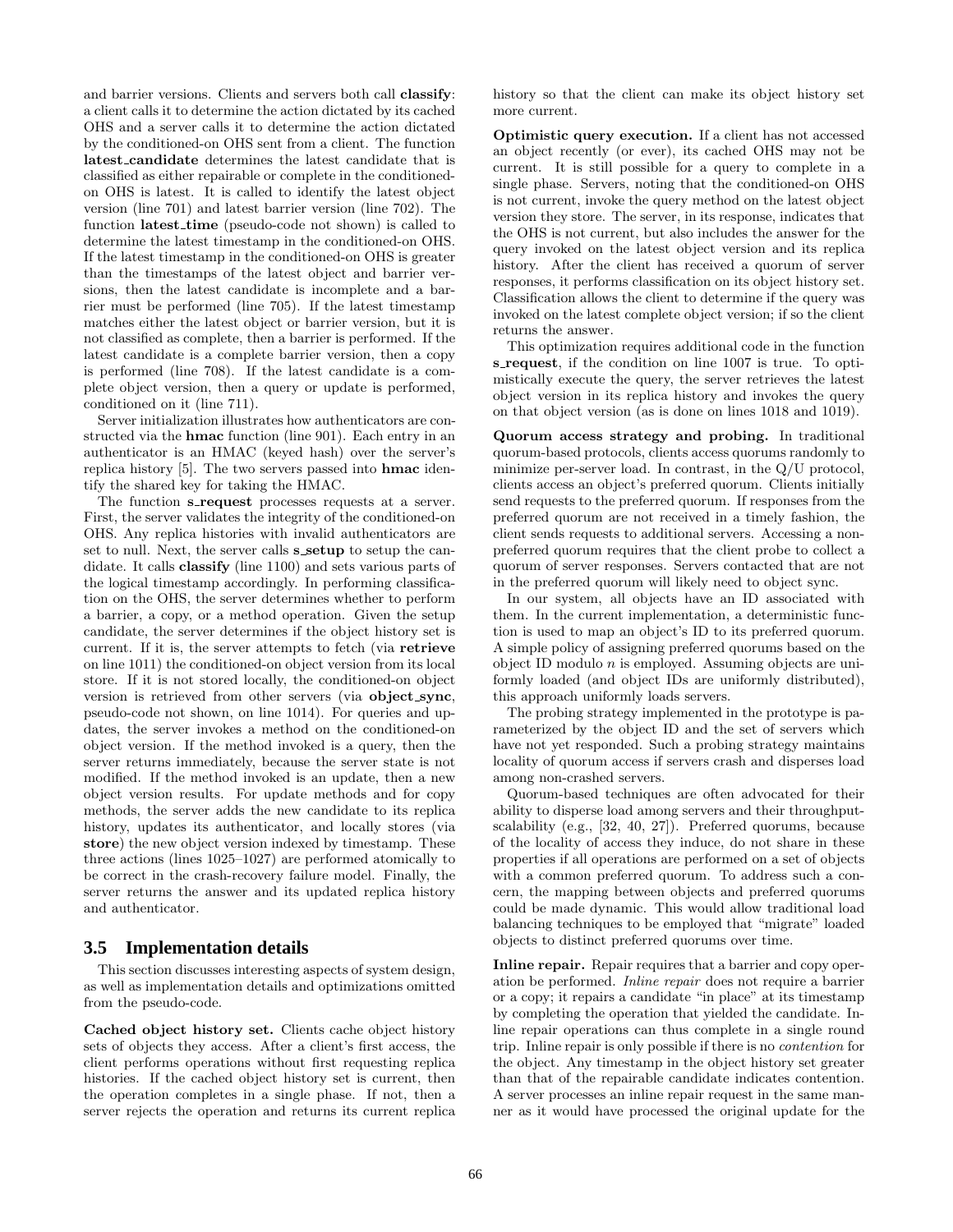candidate (from the original client performing the update). Inline repair can also be performed on barrier candidates. Inline repair is useful in the face of server failures that lead to non-preferred quorum accesses. The first time an object is accessed after a server in its preferred quorum has failed, the client can likely perform inline repair at a non-preferred quorum.

Handling repeated requests at the server. A server may receive the same request multiple times. Two different situations lead to repeated requests. The crash-recovery failure model requires clients to repeatedly send requests to ensure a response is received. As such, servers may receive the same request from the same client multiple times. Additionally, inline repair may lead to different clients (each performing inline repair of the same candidate) sending the same request to the server. Regardless of how many times a server receives a requests, it must only invoke the method on the object once. Moreover, the server should respond to a repeated request in a similar manner each time. As such, it is necessary for the server to store the answer to update operations with the corresponding object version. This allows a server to reply with the same answer each time it receives a repeated request. Before checking if the conditioned-on OHS is current, the server checks to determine if a candidate is already in its replica history with the timestamp it setup (cf. line 1005). If so, the server retrieves the corresponding answer and returns immediately.

Retry and backoff policies. Update-update concurrency among clients leads to contention for an object. Clients must backoff to avoid livelock. A random exponential backoff policy is implemented (cf. [10]).

Update-query concurrency does not necessarily lead to contention. A query concurrent to a single update may observe a repairable or incomplete candidate. In the case of the former, the client performs an inline repair operation; such an operation does not contend with the update it is repairing (since servers can accept the same request multiple times). In the case of the latter, additional client logic is required, but it is possible to invoke a query on the latest established candidate, in spite of there being later incomplete candidates. On the client-side, after a query operation is deemed to have failed, additional classification is performed. If classification identifies that all of the candidates with timestamps later then the latest established candidate are incomplete, then the answer from invoking the query on the established candidate is returned. This situation can arise if an update and query are performed concurrently. Because of inline repair and this optimization, an object that is updated by a single client and queried by many other clients does not ever require barriers, copies, or backoff.

Object syncing. To perform an object sync, a server uses the conditioned-on object history set to identify  $b+1$  servers from which to solicit the object state. Like accessing a preferred quorum, if  $b+1$  responses are not forthcoming (or do not all match) additional servers are probed.

It is possible to trade-off network bandwidth for server computation: only a single correct server need send the entire object version state and other servers can send a collision-resistant hash of the object version state. A different approach is to include the hash of the object state in the timestamp. This requires servers to take the hash of each object version they create. However, it allows for

servers to contact a single other server to complete object syncing or for the object state to be communicated via the client.

Authenticators. Authenticators consist of n HMACs, one for each server in the system. Authenticators are taken over the hash of a replica history, rather than over the entire replica history. The use of  $n$  HMACs in the authenticator, rather than a digital signature, is based on the scale of systems currently being evaluated. The size and computation cost of digital signatures do not grow with  $n$ . As such, if n were large enough, the computation and network costs of employing digital signatures would be less than that of HMACs.

Compact timestamps. The timestamps in the pseudocode are quite large, since they include the operation and the object history set. In the implementation, a single hash over the operation and the object history set replaces these elements of logical timestamps. The operation and object history set are necessary to uniquely place a specific operation at a single unique point in logical time. Replacing these elements with a collision resistant hash serves this purpose and improves space-efficiency.

Compact replica histories. Servers need only return the portion of their replica histories with timestamps greater than the conditioned-on timestamp of the most recent update accepted by the server. As such, a server prunes its replica history based on the conditioned-on timestamp after it accepts an update request. (Although pruning pseudocode is not shown, pruning would occur on line 1028.) In the common case, the replica history contains two candidates: one for the latest object version and one for the conditionedon object version. Failures and concurrency may lead to additional barrier and incomplete candidates in the replica history.

Object versions corresponding to candidates pruned from a server's replica history could be deleted. Doing so would reclaim storage space on servers. However, deleting past object versions could make it impossible for a server to respond to slow repeated requests from clients and slow object sync requests from other servers. As such, there is a practical trade-off between reclaiming storage space on servers and ensuring that clients do not need to abort operations.

Malevolent components. As presented, the pseudo-code for the Q/U protocol ensures safety, but not progress, in the face of malevolent components. Malevolent components can affect the ability of correct clients to make progress. However, the Q/U protocol can be modified to ensure that isolated correct clients can make progress.

Malevolent clients may not follow the specified backoff policy. For contended objects, this is a form of denial-ofservice attack. However, additional server-side code could rate limit clients.

Malevolent clients may issue updates only to subsets of a quorum. This results in latent work in the system, requiring correct clients to perform repair. Techniques such as lazy verification [1], in which the correctness of client operations is verified in the background and in which limits are placed on the amount of unverified work a client may inject in the system, can bound the impact that such malevolent clients have on performance.

A malevolent server can return an invalid authenticator to a client. Note that a client cannot validate any HMACs in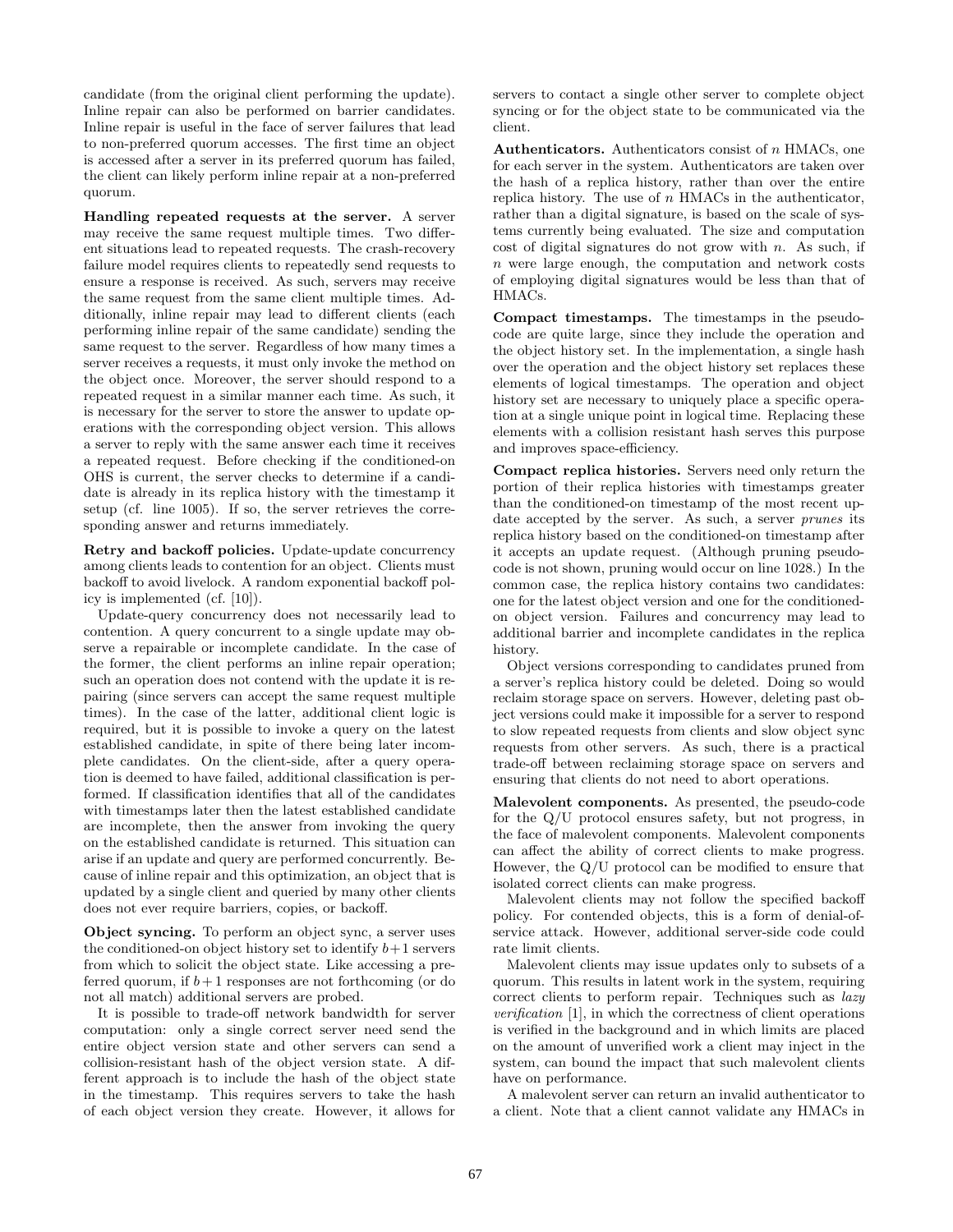an authenticator and each server can only validate a single HMAC in an authenticator. On line 1002, servers cull replica histories with invalid authenticators from the conditionedon OHS. Servers return the list of replica histories (i.e., the list of invalid authenticators) culled from the conditioned-on OHS to the client. A server cannot tell whether a malevolent client or server corrupted the authenticator. A malevolent server can also return lists of valid authenticators to the client, indicating they are invalid. If a malevolent server corrupts more than b HMACs in its authenticator, then a client can conclude, from the responses of other servers, that the server is malevolent and exclude it from the set of servers it contacts. If a malevolent server corrupts fewer than b HMACs in its authenticator, then a client can conclude only that some servers in the quorum contacted are malevolent. This is sufficient for the client to solicit more responses from additional servers and make progress.

A malevolent server can reject a client update for not being current by forging a candidate with a higher timestamp in its replica history. Due to the constraints on the quorum system and the classification rules, malevolent servers cannot forge a potential or established candidate: any forged candidate is classifiable as incomplete. As such, the client must perform repair (i.e., a barrier then a copy). Consider a client acting in isolation. (Recall that contending clients can lead to justifiably rejected updates.) If an isolated client has its update accepted at all benign servers in a quorum, it by definition establishes a candidate (even though the client may not be able to classify the candidate as complete). Given that a server rejected its update, the client initiates repair with a barrier operation. Malevolent servers can only reject the isolated client's barrier operation by forging a barrier candidate with a higher timestamp. Any other action by the malevolent server is detectable as incorrect by the client. The Q/U protocol, as described in the pseudocode, allows a malevolent server to keep generating barriers with higher timestamps. To prevent malevolent servers from undetectably repeatedly forging barrier candidates, classification is changed so that any barrier candidate not classified as complete is inline repaired. This bounds the number of barriers that can be accepted before a copy must be accepted to be the number of possible distinct incomplete candidates in the system (i.e.,  $n$ ). With such a modification, to remain undetected, a malevolent server must either accept the copied candidate or not respond to the client; either action allows the client to make progress. Since only potential candidates can be copied forward and potential candidates must intersect established candidates, malevolent servers cannot undetectably forge a copied candidate (given an established candidate prior to the barriers).

In summary, with the modifications outlined here, the Q/U protocol can ensure that isolated clients make progress in spite of malevolent components.

Pseudo-code and quorums. Extended pseudo-code is available in a companion technical report [2]. The extended pseudo-code includes optimistic query execution, additional client-side classification for queries to reduce query-update contention, inline repair of value candidates and barrier candidates, handling repeated requests at the server, pruning replica histories, deleting obsolete object versions, and object syncing.

The pseudo-code is tailored for threshold quorums to simplify its presentation. For general quorums that meet the constraints given in §3.3, changes to the pseudo-code are localized. The functions **c**-quorum rpc and order must change to handle general quorums rather than threshold quorums. Any tests of whether a candidate is repairable or complete must also change to handle general quorums (e.g., lines 302, 402, 707, 710, and 1201).

## **3.6 Example Q/U protocol execution**

An example execution of the Q/U protocol is given in Table 1. The caption explains the structure of, and notation used in, the table. The example is for an object that exports two methods: get (a query) and set (an update). The object can take on four distinct values ( $\clubsuit, \diamondsuit, \heartsuit, \spadesuit$ ) and is initialized to  $\heartsuit$ . The server configuration is based on the smallest quorum system for  $b = 1$ . Clients perform optimistic queries for the get method; the conditioned-on OHS sent with the set method is not shown in the table. The sequence of client operations is divided into four sequences of interest by horizontal double lines. For illustrative purposes, clients  $X$  and  $Z$  interact with the object's preferred quorum (the first five servers) and  $Y$  with a non-preferred quorum (the last five servers).

The first sequence demonstrates failure- and concurrencyfree execution: client  $X$  performs a get and set that each complete in a single phase. Client Y performs a get in the second sequence that requires repair. Since there is no contention,  $Y$  performs inline repair. Server  $s<sub>5</sub>$  performs object syncing to process the inline repair request.

In the third sequence, concurrent updates by  $X$  and  $Y$  are attempted. Contention prevents either update from completing successfully. At server  $s_4$ , the set from Y arrives before the set from  $X$ . As such, it returns its replica history  $\{\langle 3, 1 \rangle, \langle 1, 0 \rangle\}$  with fail. The candidate  $\langle 3, 1 \rangle$  in this replica history dictates that the timestamp of the barrier be 4b. For illustrative purposes,  $Y$  backs off. Client  $X$  subsequently completes barrier and copy operations.

In the fourth sequence,  $X$  crashes during a set operation and yields a potential candidate. The remaining clients Y and Z perform concurrent get operations at different quorums; this illustrates how a potential candidate can be classified as either repairable or incomplete. Y and Z concurrently attempt a barrier and inline repair respectively. In this example, Y establishes a barrier before  $Z$ 's inline repair requests arrive at servers  $s_3$ and s4. Client Z aborts its inline repair operation. Subsequently, Y completes a copy operation and establishes a candidate  $\langle 8, 5 \rangle$  that copies forward the established candidate  $\langle 5, 2 \rangle$ . Notice that the replica histories returned by the servers in response to the get requests are pruned. For example, server s<sub>0</sub> returns  $\{\langle 6, 5 \rangle, \langle 5, 2 \rangle\}$ , rather than  $\{\langle 6, 5 \rangle, \langle 5, 2 \rangle, \langle 4\mathbf{b}, 2 \rangle, \langle 2, 1 \rangle, \langle 1, \mathbf{0} \rangle, \langle \mathbf{0}, \mathbf{0} \rangle\},$  because the object history set sent by X with set operation  $(6, 5)$  proved that  $\langle 5, 2 \rangle$  was established.

# **3.7 Multi-object updates**

We promote the decomposition of services into objects to promote concurrent non-contending accesses. The Q/U protocol allows some updates to span multiple objects. A multi-object update atomically updates a set of objects. To perform such an update, a client includes a conditionedon OHS for each object being updated. The set of objects and each object's corresponding conditioned-on OHS, are referred to as the multi-object history set (*multi-OHS*). Each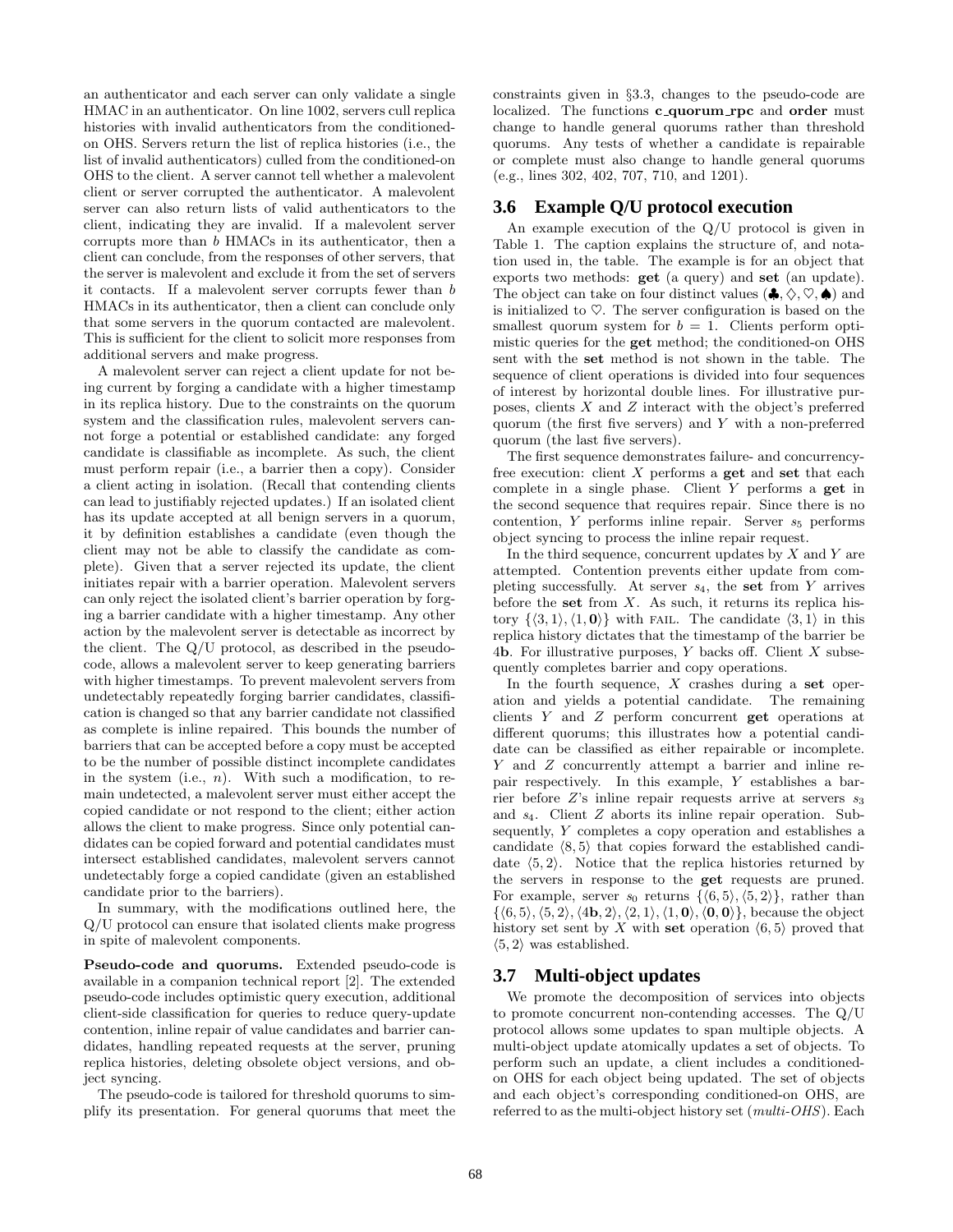| Operation                                                                      | $s_0$                                                 | s <sub>1</sub>                                       | $s_2$                                            | $s_3$                                                                             | $s_4$                                                          | $s_{5}$                                              | Result                                                                         |
|--------------------------------------------------------------------------------|-------------------------------------------------------|------------------------------------------------------|--------------------------------------------------|-----------------------------------------------------------------------------------|----------------------------------------------------------------|------------------------------------------------------|--------------------------------------------------------------------------------|
| Initial system                                                                 | $\langle \mathbf{0},\,\mathbf{0}\rangle, \heartsuit$  | $\langle \mathbf{0},\,\mathbf{0}\rangle, \heartsuit$ | $\langle 0, 0 \rangle, \heartsuit$               | $\langle \mathbf{0},\,\mathbf{0}\rangle, \heartsuit$                              | $\langle \mathbf{0},\,\mathbf{0}\rangle, \heartsuit$           | $\langle \mathbf{0},\,\mathbf{0}\rangle, \heartsuit$ |                                                                                |
| $X$ completes $get()$                                                          | $\{0\}, \heartsuit$                                   | ಿ<br>$\{0\}$                                         | $\{0\}, \heartsuit$                              | $\{0\}, \heartsuit$                                                               | $\{\mathbf 0\}, \heartsuit$                                    |                                                      | complete, return $\heartsuit$<br>$\langle \mathbf{0},\,\mathbf{0}\rangle$      |
| X completes $set(\clubsuit)$                                                   | $\langle \overline{1}, {\bf 0} \rangle$ , $\clubsuit$ | $\langle 1,0\rangle$ , $\clubsuit$                   | $\langle 1,\mathbf{0}\rangle,$ a                 | $\langle 1, \mathbf{0} \rangle$ , &                                               | $\langle 1, \mathbf{0} \rangle,$ &                             |                                                      | established<br>$ 1,0\rangle$                                                   |
| Y begins $get()$                                                               |                                                       | $\{1, 0\}, \clubsuit$                                | $\{1,0\},\clubsuit$                              | $\{1,\mathbf{0}\},\clubsuit$                                                      | $\{1,0\},\clubsuit$                                            | $\{\mathbf 0\}, \heartsuit$                          | repairable<br>$\langle 1, \mathbf{0} \rangle$                                  |
| $Y$ performs inline                                                            |                                                       |                                                      |                                                  |                                                                                   |                                                                | $\{1,0\},\clubsuit$                                  | complete, return $\clubsuit$<br>$\langle 1, \mathbf{0} \rangle$                |
| X attempts $\textbf{set}(\diamondsuit)$<br>Y attempts $\text{set}(\heartsuit)$ | $\langle 2,1\rangle, \diamondsuit$                    | $\langle 2,1\rangle, \diamondsuit$<br>FAIL           | $\langle 2,1\rangle, \diamondsuit$<br>FAIL       | $\langle 2,1\rangle, \diamondsuit$<br>FAIL                                        | FAIL<br>$\langle 3,1\rangle, \heartsuit$                       | $\langle 3,1\rangle, \heartsuit$                     | $\langle 2,1 \rangle$ potential<br>Y backs off                                 |
| $X$ completes <b>barrier</b>                                                   | $\langle 4\mathbf{b},2\rangle$ , $\perp$              | $\langle 4\mathbf{b},2\rangle,\bot$                  | $\langle\mathrm{4b},2\rangle,\bot$               | $\langle 4\mathbf{b},2\rangle,\bot$                                               | $\langle 4\mathbf{b},2\rangle,\bot$                            |                                                      | $(4b, 2)$ established                                                          |
| $X$ completes copy                                                             | $\langle 5,2\rangle, \diamondsuit$                    | $\langle 5,2\rangle, \diamondsuit$                   | $\langle 5,2\rangle, \diamondsuit$               | $\langle 5,2\rangle, \diamondsuit$                                                | $\langle 5,2\rangle, \diamondsuit$                             |                                                      | established<br>$\langle 5,2\rangle$                                            |
| X crashes in set ( $\spadesuit$ )                                              | $\langle 6, 5 \rangle$ , $\spadesuit$                 | $\langle 6, 5 \rangle$ , $\spadesuit$                | $\langle 6,5 \rangle$ , $\spadesuit$             |                                                                                   |                                                                |                                                      | potential<br>$\langle 6, 5 \rangle$                                            |
| Y begins $get()$<br>Z begins $get()$                                           | $\{6,5\},\spadesuit$                                  | $\{6,5\},\spadesuit$<br>$\{6,5\},\spadesuit$         | $\{6,5\},\spadesuit$<br>$\{6,5\}$ , $\spadesuit$ | $\{5,4$ <b>b</b> , 2, 1 }, $\diamondsuit$<br>$\{5,4\mathbf{b},2,1\},\diamondsuit$ | $\{5, 4b, 2, 1\}, \diamondsuit$<br>$\{5,4b,2,1\},\diamondsuit$ | $\{3,1\}, \heartsuit$                                | $\langle 6, 5 \rangle$ inc., $\langle 5, 2 \rangle$ rep.<br>$(6,5)$ repairable |
| $Y$ completes <b>barrier</b>                                                   |                                                       | $\langle 7\mathbf{b},5\rangle,\perp$                 | $\langle 7\mathbf{b},5\rangle,\perp$             | $\langle 7\mathbf{b}, 5 \rangle, \perp$                                           | $\langle 7\mathbf{b},5\rangle,\perp$                           | $\langle 7\mathbf{b},5\rangle,\perp$                 | $(7b, 5)$ established                                                          |
| $Z$ attempts inline                                                            |                                                       |                                                      |                                                  | FAIL                                                                              | FAIL                                                           |                                                      | $Z$ backs off                                                                  |
| $Y$ completes copy                                                             |                                                       | $\langle 8, 5 \rangle, \diamondsuit$                 | $\langle 8, 5 \rangle, \diamondsuit$             | $\langle 8, 5 \rangle, \diamondsuit$                                              | $\langle 8, 5 \rangle, \overline{\diamondsuit}$                | $\langle 8, 5 \rangle, \diamondsuit$                 | $(8,5)$ est., return $\Diamond$                                                |

Table 1: Example  $Q/U$  protocol execution. Operations performed by three clients  $(X, Y, \text{ and } Z)$  are listed in the left column. The middle columns list candidates stored by and replies (replica histories or status codes) returned by six benign servers  $(s_0, ..., s_5)$ . The right column lists if updates yield an established or potential candidate (assuming all servers are benign) and the results of classification for queries. Time "flows" from the top row to the bottom row. Candidates are denoted  $\langle LT, LT_{\rm CO}\rangle$ . Only LT. Time with "b" appended for barriers is shown for timestamps (i.e., client ID, operation, and object history set are not shown). Replica histories are denoted  $\{LT_3, LT_2,...\}$ . Only the candidate's  $LT$ , not the  $LT_{\rm CO}$ , is listed in the replica history.

server locks its local version of each object in the multi-OHS and validates that each conditioned-on OHS is current. The local locks are acquired in object ID order to avoid the possibility of local deadlocks. Assuming validation passes for all of the objects in the multi-OHS, the server accepts the update for all the objects in the multi-OHS simultaneously.

So long as a candidate is classified as complete or incomplete, no additional logic is required. However, to repair multi-object updates, clients must determine which objects are in the multi-OHS. As such, the multi-OHS is included in the timestamp. Note that all objects updated by a multiobject update have the same multi-OHS in their timestamp.

To illustrate multi-object repair, consider a multi-object update that updates two objects,  $o_a$  and  $o_b$ . The multiobject update results in a candidate for each object,  $c_a$  and  $c_b$  respectively. Now, consider a client that queries  $o_a$  and classifies  $c_a$  as repairable. To repair  $c_a$ , the client must fetch a current object history for  $o<sub>b</sub>$  because  $o<sub>b</sub>$  is in the multi-OHS of  $c_a$ . If  $c_a$  is in fact established, then  $c_b$  is also established and there could exist a subsequent established candidate at  $o<sub>b</sub>$  that conditions on  $c<sub>b</sub>$ . If  $c<sub>a</sub>$  is not established, then  $c_b$  also is not established and subsequent operations at  $o_b$ may preclude  $c<sub>b</sub>$  from ever being established (e.g., a barrier and a copy that establishes another candidate at  $o<sub>b</sub>$  with a higher timestamp than  $c_b$ ). The former requires that  $c_a$ be reclassified as complete. The latter requires that  $c_a$  be reclassified as incomplete.

Such reclassification of a repairable candidate, based on the objects in its multi-OHS, is called classification by deduction. If the repairable candidate lists other objects in its multi-OHS, then classification by deduction must be performed. If classification by deduction does not result in reclassification, then repair is performed. Repair, like in the case of individual objects, consists of a barrier and copy operation. The multi-OHS for multi-object barriers and multi-object copies have the same set of objects in them as the multi-OHS of the repairable candidate. Because multiobject operations are atomic, classification by deduction cannot yield conflicting reclassifications: either all of the objects in the multi-OHS are classified as repairable, some are classified complete (implying that all are complete), or some are classified incomplete (implying that all are incomplete).

Multi-object updates may span objects with different preferred quorums. The preferred quorum for one of the objects involved is selected for the multi-object update. In our implementation, we use the preferred quorum of the highest object ID in the multi-OHS. As such, some servers will likely have to object sync for some of the objects. Moreover, some of the candidates a multi-object write establishes may be outside of their preferred quorums. If there is no contention, such candidates are repairable at their preferred quorum via inline repair.

#### **3.8 Correctness**

This section discusses, at a high level, the safety and liveness properties of the Q/U protocol. In the companion technical report [2], the safety and liveness of the Q/U protocol is discussed in more detail, extended pseudo-code is provided, and a proof sketch of safety is given for a variant of the Q/U protocol, the Read/Conditional-Write protocol.

In the Q/U protocol, operations completed by correct clients are strictly serializable [6]. Operations occur atomically, including those that span multiple objects, and appear to occur at some point in time between when the operation begins and some client observes its effect. If the Q/U protocol is used only to implement individual objects, then correct clients' operations that complete are linearizable [15].

To understand how the Q/U protocol ensures strict serializability, consider the conditioned-on chain: the set of object versions that are found by traversing back in logical time from the latest established candidate via the conditionedon timestamp. Every established object version is in the conditioned-on chain and the chain goes back to the ini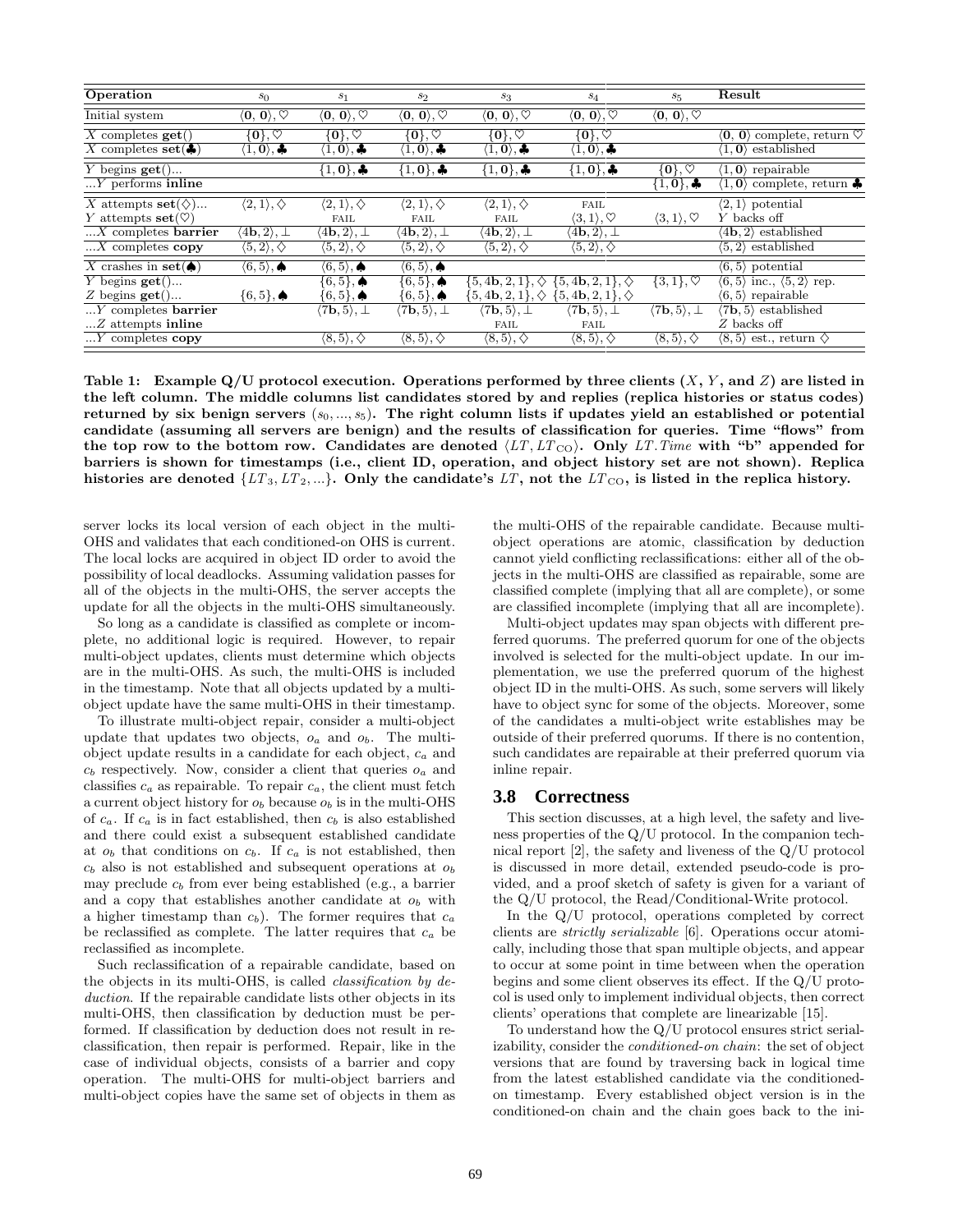tial candidate  $\langle 0, 0 \rangle$ . The conditioned-on chain induces a total order on update operations that establish candidates, which ensures that all operations are strictly serializable. The conditioned-on chain for the example system execution in Table 1 is  $\langle 8, 5 \rangle \rightarrow \langle 5, 2 \rangle \rightarrow \langle 2, 1 \rangle \rightarrow \langle 1, 0 \rangle \rightarrow \langle 0, 0 \rangle$ .

Given the crash-recovery server fault model for benign servers, progress cannot be made unless sufficient servers are up. This means that services implemented with the Q/U protocol are not available during network partitions, but become available and are correct once the network merges.

The liveness property of the Q/U protocol is fairly weak: it is possible for clients to make progress (complete operations). Under contention, operations (queries or updates) may abort so it is possible for clients to experience livelock. In a benign execution — an execution without malevolent clients or servers — the  $Q/U$  protocol is *obstruction-free* [14]: an isolated client can complete queries and updates in a finite number of steps. The extensions sketched in §3.5 also allow an isolated client to complete queries and updates in a finite number of steps in an execution with malevolent servers.

## **4. EVALUATION**

This section evaluates the Q/U protocol as implemented in our prototype library. First, it compares the faultscalability of a counter implemented with the Q/U protocol and one implemented with the publicly available  ${}^{1}$  Byzantine fault-tolerant, agreement-based BFT library [9]. Second, it quantifies the costs associated with the authenticator mechanism and with non-optimal object accesses in the Q/U protocol. Third, it discusses the design and performance of an NFSv3 metadata service built with the Q/U protocol.

#### **4.1 Experimental setup**

The  $Q/U$  protocol prototype is implemented in  $C/C++$ and runs on both Linux and Mac OS X. Client-server communication is implemented via RPCs over TCP/IP sockets. MD5 cryptographic hashes are employed [35]; the authors recognize that the MD5 hash is showing its age [39], however its use facilitates comparisons with other published results for BFT. All experiments are performed on a rack of 76 Intel Pentium 4 2.80 GHz computers, each with 1 GB of memory, and an Intel PRO/1000 NIC. The computers are connected via an HP ProCurve Switch 4140gl with a specified internal maximum bandwidth of 18.3 Gbps (or 35.7 mpps). The computers run Linux kernel 2.6.11.5 (Debian 1:3.3.4-3). Experiments are run for 30 seconds and measurements are taken during the middle 10 seconds; experiments are run 5 times and the mean is reported. The standard deviation for all results reported for the Q/U prototype is less than 3% of the mean (except, as noted, for the contention experiment). The working sets of objects for all experiments fit in memory, and no experiments incur any disk accesses.

#### **4.2 Fault-scalability**

We built a prototype counter object with the Q/U protocol and with the BFT library. The increment method, an update (read-write operation in BFT terminology), increments the counter and returns its new value. The fetch method, a query, simply returns the current value of the counter. A counter object, although it seems simple, re-



Figure 4: Fault-scalability.

quires the semantics these two protocols provide to correctly increment the current value. Moreover, the simplicity of the object allows us to focus on measuring the inherent network and computation costs of these Byzantine fault-tolerant protocols.

We measure the throughput (in requests per second) of counter objects as the number of malevolent servers tolerated increases. Since both the Q/U protocol and BFT implement efficient, optimistic queries (read-only in BFT terminology), we focus on the cost of updates. These experiments are failure-free. For the Q/U-based counter, clients access counter objects via their preferred quorum and in isolation (each client accesses a different set of counter objects). We ran a single instance of the BFT-based counter so that there is a single primary replica that can make effective use of batching (an optimization discussed below). As such, this experiment compares best case performance for both protocols.

Figure 4 shows the fault-scalability of the Q/U-based and BFT-based counters. The throughput of increment operations per second, as the number of server faults tolerated increases from  $b = 0$  to  $b = 5$ , is plotted. No data point is shown for the BFT-based counter at  $b = 0$ , a single server that tolerates no failures, because we had difficulties initializing the BFT library in this configuration. The increase in throughput from  $b = 0$  to  $b = 1$  for the Q/U-based counter is due to quorum throughput-scalability: at  $b = 1$ , each server processes only five out of every six update requests.

The data points shown in Figure 4 correspond to the peak throughput observed. To determine the peak throughput, we ran experiments with one physical client, then three physical clients, and so on, until we ran with thirty-three physical clients. Two client processes ran on each physical client; in all cases, this was sufficient to load both the Q/U-based and BFT-based counters. The throughput plotted for each value of b corresponds to that for the number of clients that exhibited the best throughput averaged over five runs. The BFT-based counter is less well-behaved under load than the  $Q/U$ -based counter: for each value of  $b$ , the performance of the BFT-based counter depends significantly on load. Throughput increases as load is added until peak throughput is achieved, then additional load reduces the observed throughput dramatically. For the Q/U-based counter, in contrast, peak throughput is maintained as additional load is applied. Due to the behavior of BFT under load, we report the peak throughput rather than the throughput observed for some static number of clients.

<sup>1</sup> http://www.pmg.lcs.mit.edu/bft/#sw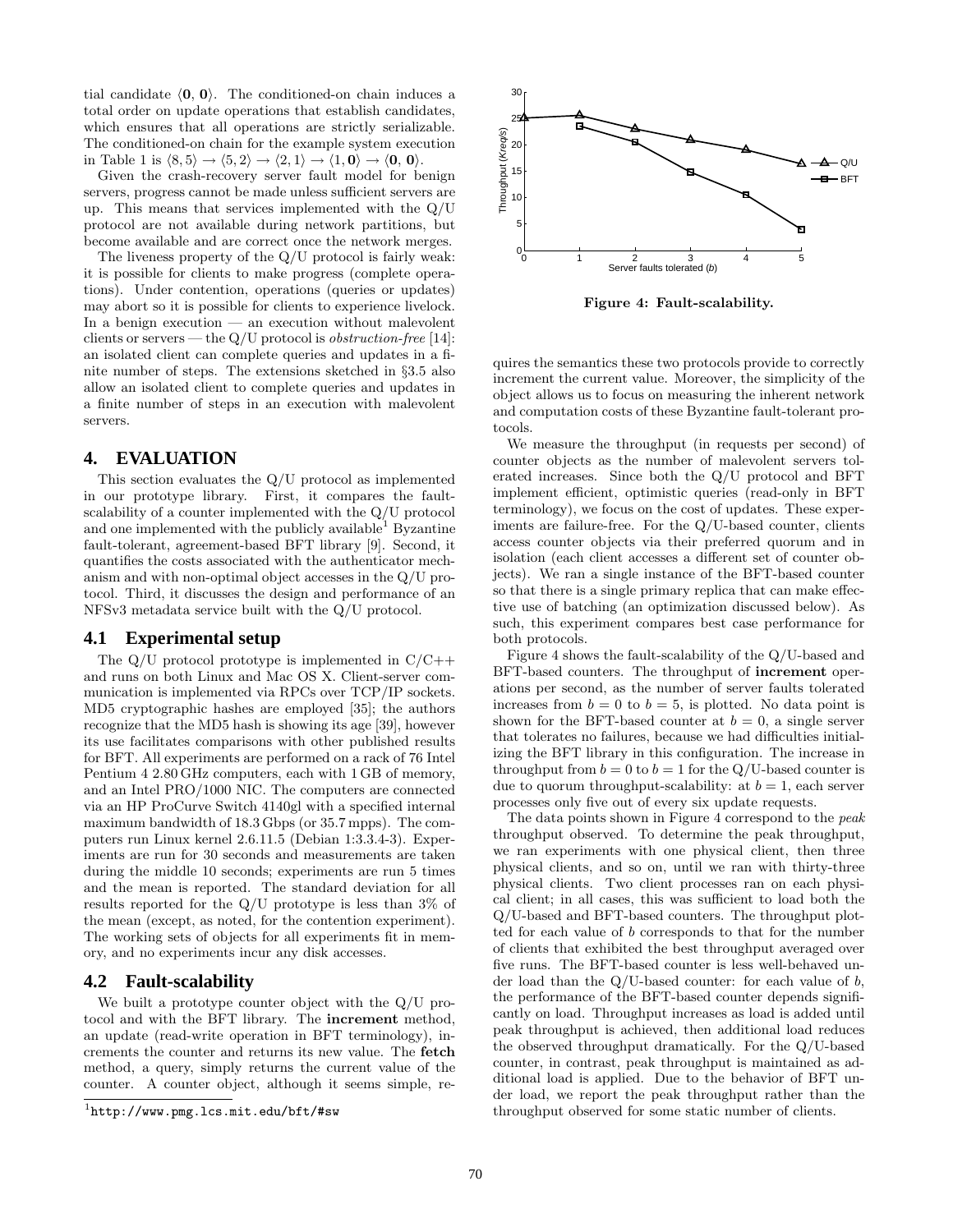The Q/U-based counter provides higher throughput than the BFT-based counter in all cases. Both counters provide similar throughput when tolerating one or two faults. However, because of its fault-scalability, the Q/U-based counter, provides significantly better throughput than the BFT-based counter as the number of faults tolerated increases. When compared to the BFT-based counter, the Q/U-based counter provides 1990 more requests per second at  $b = 1$  and 12400 more requests per second at  $b = 5$ . As b is increased from 1 to 5, the performance of the Q/U counter object degrades by 36%, whereas the performance of the BFT-based counter object degrades by 83%.

In BFT, server-to-server broadcast communication is required to reach agreement on each batch of requests. In batching requests, BFT amortizes the cost of generating and validating authenticators over several requests. For low values of b, batching is quite effective (fifteen or more requests per batch). As the number of faults tolerated increases, batching becomes less effective (just a few requests per batch at  $b = 5$ ). Moreover, the cost of constructing and validating authenticators grows as the number of faults tolerated increases. The cost of authenticators grows slower for BFT than for the Q/U protocol, since BFT requires fewer servers to tolerate a given number of faults (as is illustrated in Figure 1,  $3b + 1$  rather than  $5b + 1$  servers).

BFT uses multicast to reduce the cost of server-to-server broadcast communication. However, multicast only reduces the number of messages servers must send, not how many they must receive (and authenticate). Since BFT employs multicast, all communication is based on UDP. We believe that the backoff and retry policies BFT uses with UDP multicast are not well-suited to high-throughput services.

#### **4.3 Fault-scalability details**

Authenticators and fault-scalability. Figure 1 in §2 illustrates the analytic expected throughput for the threshold quorums employed in the Q/U protocol prototype:  $\frac{5b+1}{4b+1}\times$ the throughput provided by a single server. Our measurements for the Q/U-counter object in Figure 4 do not match that expectation. Throughput of the Q/U-counter declines (slowly) as the number of faults tolerated increases beyond one. The decline is due to the cost of authenticators.

As the number of faults tolerated increases, authenticators require more server computation to construct and validate, as well as more server bandwidth to send and receive. At  $b = 1$ , it takes 5.6  $\mu$ s to construct or validate an authenticator, whereas at  $b = 5$ , it takes 17  $\mu$ s. In Figure 5, we show the fault-scalability of the Q/U protocol for two hypothetical settings: one in which authenticators are not used at all (the "No  $\alpha$ " line) and one in which HMACs require no computation to construct or validate (the "0-compute  $\alpha$ " line). Compare these results with the " $Q/U$ " line (the line also shown in Figure 4). The results for No  $\alpha$  demonstrate the best fault-scalability that the Q/U protocol can achieve on our experimental infrastructure. Dedicated cryptographic processors or additional processing cores could someday realize the 0-compute  $\alpha$  results. If the server computation required to construct and validate authenticators could be offloaded, the Q/U protocol would exhibit near ideal faultscalability.

Cached object history sets. Figure 5 also shows the cost of accessing objects for which a client has a stale OHS or none at all. The difference between the "Q/U" and "Un-



Figure 5: Details of Q/U protocol fault-scalability.

cached OHS" lines is the additional round trip required to retrieve a current OHS. Even if the OHS must be read before performing an update, the Q/U protocol exhibits faultscalability. For a given service implemented with the Q/U protocol, the usage pattern of objects will dictate whether most updates are based on a current cached OHS or not.

Non-preferred quorums. Accessing an object at a nonpreferred quorum requires some servers to object sync. To quantify the benefit that preferred quorums provide, we implemented a random quorum access policy against which to compare. We measured the average response time for a single client process performing increment operations on a single counter object. For the case of  $b = 1$  with  $n = 6$ , the response time using the preferred quorum access policy is  $402 \mu s$ . Using the random quorum access policy, the average client response time is  $598 \,\mu s$ . Because of the small quorum system size, the random policy issues updates to the quorum with the latest object version one in six times. For the other five in six, it takes a server  $235 \mu s$  to perform an object sync. In the prototype implementation, to perform such an object sync if  $b = 1$ , a server retrieves the desired object version from two  $(b+1)$  other servers.

We also measured the peak throughput provided as the number of faults tolerated increases. The Random Quorum line in Figure 5 shows the results. Comparing the Random Quorum and Q/U lines, it is clear that the locality of access afforded by the preferred quorum access policy provides much efficiency to the Q/U protocol. As the number of faults tolerated increases, the cost of object syncing, given a random quorum access policy, increases for two reasons. First, the average number of servers that object sync increases. Second, the number of servers that must be contacted to object sync increases.

Contention. Clients accessing an object concurrently may lead to contention in the Q/U protocol. We ran a series of experiments to measure the impact of contention on client response time. In each of these experiments,  $b = 1$  and five clients perform operations. In all cases, one client performs increment update operations to a shared counter object. In one set of experiments the other four clients perform fetch operations, and in another set, the other four clients also perform increment operations. Clients retrieve current replica histories before performing an increment operation; this emulates many distinct clients without a cached OHS contending for the counter object. Within a set of experiments, the number of contending clients that perform operations on the shared counter is varied from zero to four.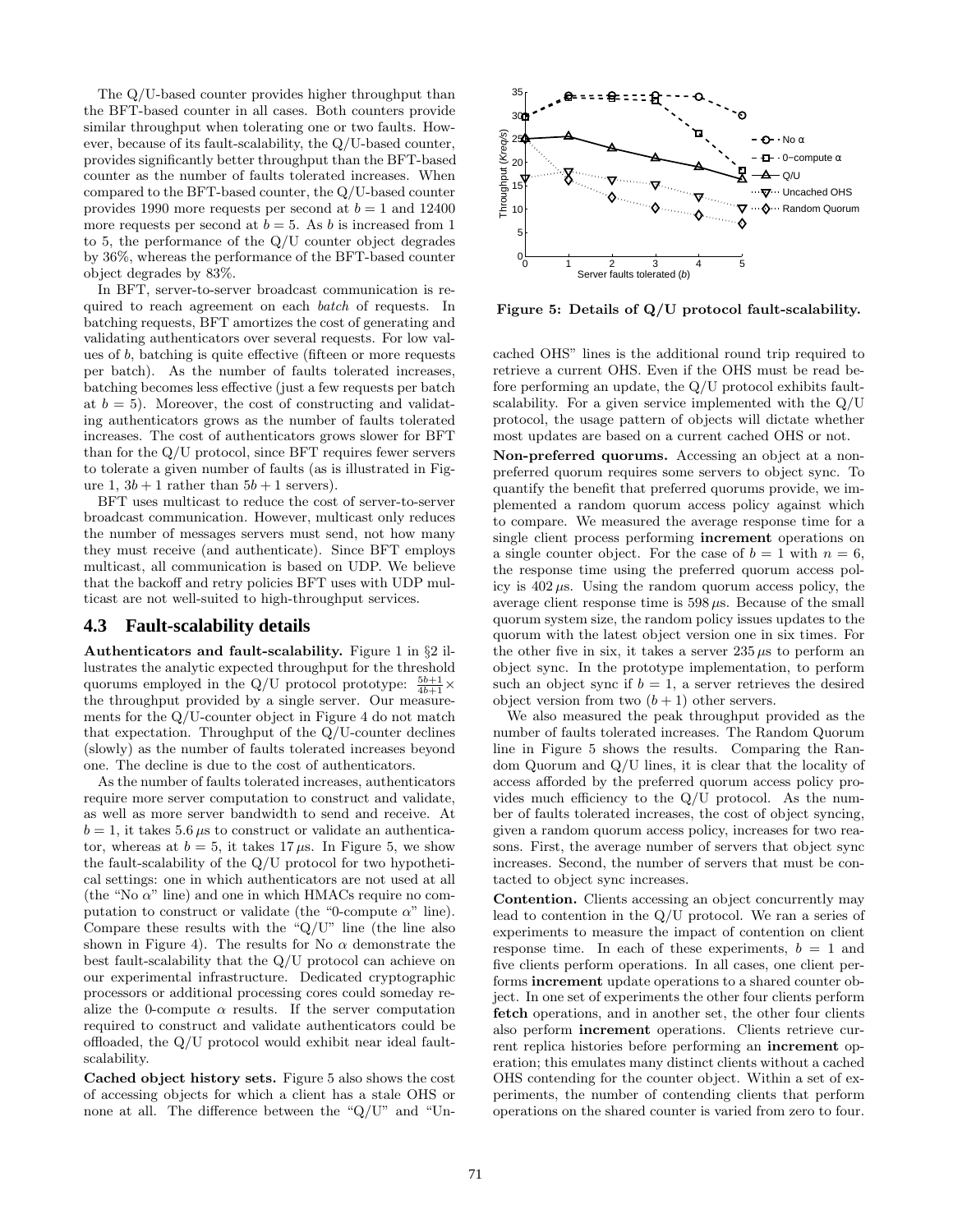|           |            | Contending clients       |      |      |      |       |
|-----------|------------|--------------------------|------|------|------|-------|
|           |            |                          |      |      |      | 4     |
| fetch     | Isolated   | 320                      | 331  | 329  | 326  |       |
|           | Contending | $\overline{\phantom{a}}$ | 348  | 336  | 339  | 361   |
| increment | Isolated   | 693                      | 709  | 700  | 692  |       |
|           | Contending | $\overline{\phantom{a}}$ | 1210 | 2690 | 4930 | 11400 |

Table 2: Average response time in  $\mu$ s.

The number of isolated clients that perform operations on unshared counters is four minus the number of contending clients. Five clients are used in each experiment so that the load on servers is kept reasonably constant. The results of these experiments are reported in Table 2.

The fetch results demonstrate the effectiveness of the inline repair and optimistic query execution optimizations: queries do not generate contention with a single concurrent update. The results of the increment experiments show the impact of the backoff policy on response time. Our backoff policy starts with a  $1000 \mu s$  backoff period and it doubles this period after each failed retry. As contention increases, the amount clients backoff, on average, increases. Not shown in Table 2, is that as update contention increases, the variance in per client response time also increases. For example, the standard deviation in client response time is 268  $\mu$ s with one contending **increment** client and 4130  $\mu$ s with four contending increment clients.

#### **4.4 Q/U-NFSv3 metadata service**

To explore a more complete service, we built a metadata service with the Q/U protocol. The Q/U-NFSv3 metadata service exports all namespace/directory operations of NFSv3. Two types of Q/U objects are implemented: directory objects and attribute objects. Attribute objects contain the per-file information expected by NFS clients. Directory attributes are stored in the directory object itself rather than in a separate attribute object, since they are needed by almost all exported methods on directories. Directory objects store the names of files and other directories. For each file in a directory, the directory object lists the object ID of the attribute object for the file. The metadata service is intended to only service namespace operations; this model of a metadata service separate from bulk storage is increasingly popular (e.g., both Farsite [3] and Pond/OceanStore [34] use this approach).

Table 3 lists the average response times for the operations that the Q/U-NFSv3 metadata service exports. These results are for a configuration of servers that tolerates a single malevolent server (i.e.,  $b = 1$  and  $n = 6$ ). The operation type (query or update) and the types of objects accessed are listed in the table. The cost of a single-object query, relative to a single-object update, is illustrated by the difference in cost between getattr and setattr. The cost of a multi-object update, relative to a single object update, is illustrated by the difference in cost between create and setattr. Multi-object updates, such as create operations, may span objects with different preferred quorums. For the create operation, the multi-object update is sent to the preferred quorum of the directory object. As such, the first access of the created attribute object incurs the cost of an inline repair (if it does not share the directory object's preferred quorum).

| Operation | Type   | Objects                    | Response<br>time $(\mu s)$ |  |  |
|-----------|--------|----------------------------|----------------------------|--|--|
| getattr   | query  | attribute                  | 570                        |  |  |
| lookup    | query  | directory                  | 586                        |  |  |
| readlink  | query  | directory                  | 563                        |  |  |
| readdir   | query  | directory                  | 586                        |  |  |
| setattr   | update | attribute                  | 624                        |  |  |
| create    | update | attr. & dir.               | 718                        |  |  |
| link      | update | attr. $\&$ dir.            | 690                        |  |  |
| unlink    | update | attr. $&$ dir.             | 686                        |  |  |
| rename    | update | 2 attr. $& 2 \text{ dir.}$ | 780                        |  |  |

Table 3: Q/U-NFSv3 metadata service operations.

| Faults tolerated $(b)$ |                   |  |  |  |
|------------------------|-------------------|--|--|--|
| Transactions/second    | 129 114 102 93 84 |  |  |  |

Table 4: Q/U-NFSv3 PostMark benchmark.

Table 4 lists results of running the metadata-intensive PostMark benchmark [17] on a single client for different fault-tolerances (from  $b = 0$  to  $b = 5$ ). PostMark is configured for 5000 files and 20000 transactions. Since Q/U-NFSv3 only services namespace operations, file contents are stored locally at the client (i.e., the read and append phases of PostMark transactions are serviced locally). The decrease from  $b = 0$  to  $b = 1$  occurs because PostMark is singlethreaded. As such, Q/U-NFSv3 incurs the cost of contacting more servers (and of larger authenticators) but does not benefit from quorum throughput-scalability. As with the counter object micro-benchmarks however, performance decreases gradually as the number of malevolent servers tolerated increases.

#### **5. RELATED WORK**

Much related work is discussed in the course of this paper. This section reviews other Byzantine fault-tolerant protocols that achieve comparable semantics to the Q/U protocol. As such, we do not focus on the extensive prior work implementing Byzantine fault-tolerant read/write registers.

Efficient cryptography. Castro and Liskov, in BFT [9], pioneered the use of lists of HMACs appended to messages as authenticators to implement a replicated state machine. This approach to integrity protection is often achieved via more expensive asymmetric cryptography (i.e., digital signatures). As mentioned in §3.5, the merit of using lists of HMACs for authenticators rather than digital signatures is based on the size of system being evaluated.

Byzantine faulty clients. In agreement-based protocols, servers reach agreement on the request sent by a client. Such protocols rely on clients either digitally signing requests or broadcasting their requests to all servers. Previous quorumbased protocols either require an echo phase to ensure that clients prepare the same update at each server in a quorum (e.g., [28]) or require all servers in a quorum to broadcast messages to all other servers (e.g., [30]). The Q/U protocol relies on servers retaining object versions ordered by timestamps that include (the hash of) operations and object history sets to protect against Byzantine faulty clients.

Agreement-based protocols. There is a long tradition of improving the efficiency of agreement-based protocols (e.g., [7, 33, 18, 9, 8, 20]). Cachin and Poritz, in the SINTRA project, use a randomized protocol to reach agreement that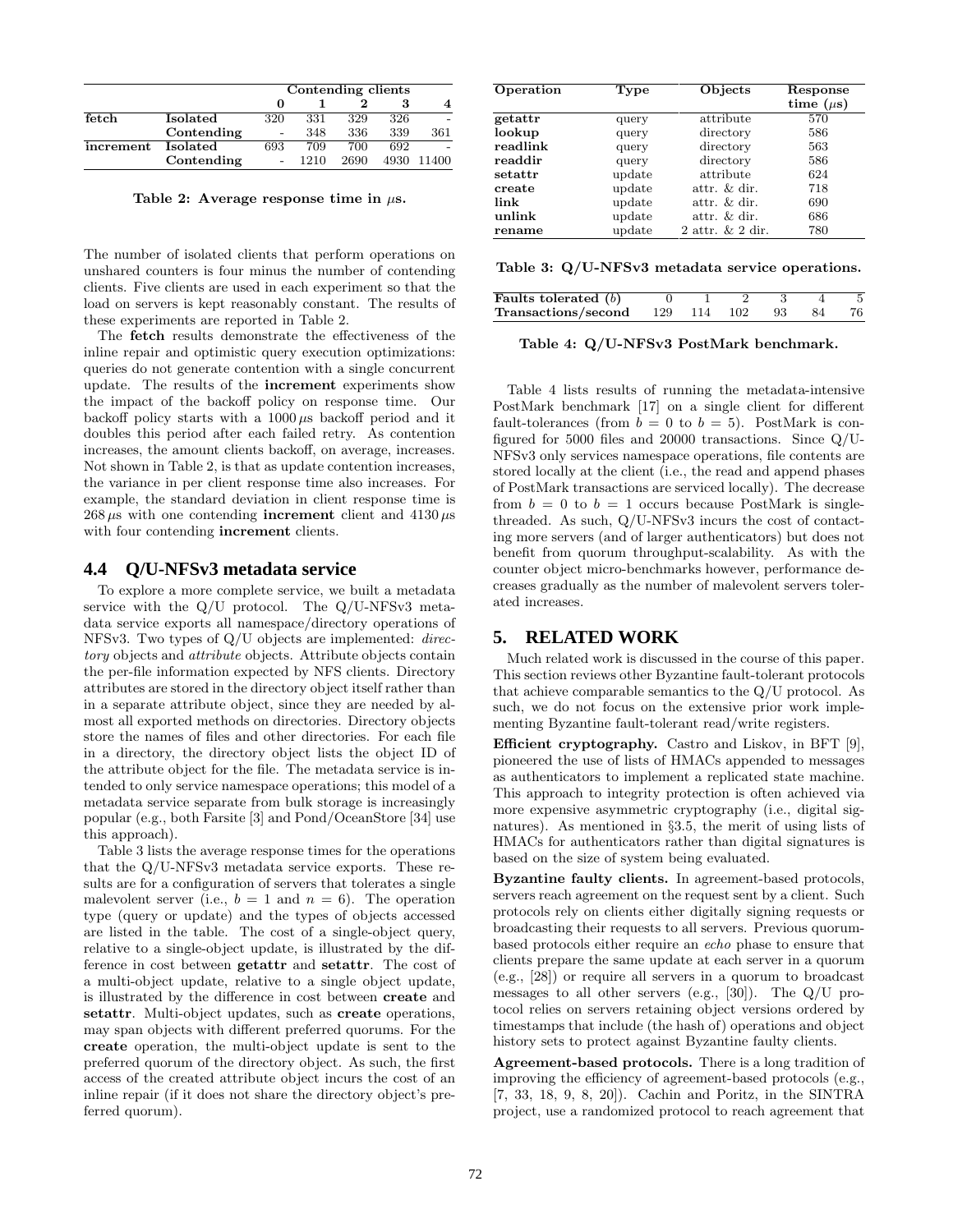can be used to build services for WAN environments [8]. The BFT protocol of Castro and Liskov [9] provides comparable semantics and guarantees to the Q/U protocol and is quite responsive (more so than SINTRA). Services implemented with BFT and with the Q/U protocol rely on synchrony to guarantee progress (bounded message delay and backoff respectively), whereas those implemented with SINTRA do not. The public availability, responsiveness, and similarity in guarantees is our rationale for comparing the BFT prototype to the Q/U prototype. Many optimizations make BFT responsive: there is a fast path for read-only operations (like optimistic query execution); BFT reaches agreement on batches of requests to amortize the cost of agreement; and checkpoints, which require digital signatures, are further amortized over multiple batches of requests. Amortizing the cost of digital signatures and agreement over batches of messages was also by Reiter in Rampart [33] and Kihlstrom et al. in SecureRing [18]. Kursawe proposed an optimistic approach that requires one fewer phase of server-to-server broadcast communication, relative to other agreement-based protocols, during failure-free periods [20]. The recent FaB Paxos protocol of Martin and Alvisi also requires one fewer phase of communication, relative to other agreement-based protocols, during stable periods in which correct processes agree upon which correct process is currently the leader (stable periods are more general than failure-free periods) [29].

Quorum-based protocols. Byzantine quorum systems were introduced by Malkhi and Reiter [26], and several protocols have been proposed to use them for implementing arbitrary Byzantine-resilient services (e.g., [28, 10, 11]). To our knowledge, all such protocols are "pessimistic", utilizing multiple phases per update in the common case, and have designs substantially different than that of the Q/U protocol. Our work is the first to demonstrate, in empirical evaluations, a quorum-based protocol for implementing arbitrary Byzantine-resilient services that is competitive with modern implementations of state machine replication at small system sizes, and convincingly outperforms them as the system scales.

#### **6. CONCLUSIONS**

The Q/U protocol supports the implementation of arbitrary deterministic services that tolerate the Byzantine failures of clients and servers. The Q/U protocol achieves efficiency by a novel integration of techniques including versioning, quorums, optimism, and efficient use of cryptography. Measurements for a prototype service built using our protocol shows significantly better fault-scalability (performance as the number of faults tolerated increases) in comparison to the same service built using a popular replicated state machine implementation. In fact, in contention-free experiments, its performance is better at every number of faults tolerated: it provides 8% greater throughput when tolerating one Byzantine faulty server, and over four times greater throughput when tolerating five Byzantine faulty servers. Our experience using the Q/U protocol to build and experiment with a Byzantine fault-tolerant NFSv3 metadata service confirms that it is useful for creating substantial services.

# **Acknowledgements**

This paper improved significantly from the detailed comments of the anonymous reviewers and the guidance of our shepherd, Miguel Castro. We thank Miguel Castro and Rodrigo Rodrigues for making the implementation of BFT publicly available, Gregg Economou for technical assistance, Charles Fry for invaluable feedback on our pseudo-code, and Dushyanth Narayanan for flexible internship work hours. We thank the CyLab Corporate Partners for their support and participation. This work is supported in part by Army Research Office grant number DAAD19-02-1-0389 and by Air Force Research Laboratory grant number FA8750-04- 01-0238. We thank the members and companies of the PDL Consortium (including APC, EMC, Equallogic, Hewlett-Packard, Hitachi, IBM, Intel, Microsoft, Network Appliance, Oracle, Panasas, Seagate, and Sun) for their interest, insights, feedback, and support.

# **7. REFERENCES**

- [1] M. Abd-El-Malek, G. R. Ganger, G. R. Goodson, M. K. Reiter, and J. J. Wylie. Lazy verification in fault-tolerant distributed storage systems. Symposium on Reliable Distributed Systems, 2005.
- [2] M. Abd-El-Malek, G. R. Ganger, G. R. Goodson, M. K. Reiter, and J. J. Wylie. The Read/Conditional-Write and Query/Update protocols. Technical report CMU–PDL–05–107. Parallel Data Laboratory, Carnegie Mellon University, Pittsburgh, PA, September 2005.
- [3] A. Adya, W. J. Bolosky, M. Castro, G. Cermak, R. Chaiken, J. R. Douceur, J. Howell, J. R. Lorch, M. Theimer, and R. P. Wattenhofer. FARSITE: federated, available, and reliable storage for an incompletely trusted environment. Symposium on Operating Systems Design and Implementation, pages 1–15. USENIX Association, 2002.
- [4] M. K. Aguilera, W. Chen, and S. Toueg. Failure detection and consensus in the crash-recovery model. Distributed Computing, 13(2):99–125. Springer-Verlag, 2000.
- [5] M. Bellare, R. Canetti, and H. Krawczyk. Keying hash functions for message authentication. Advances in Cryptology - CRYPTO, pages 1–15. Springer-Verlag, 1996.
- [6] P. A. Bernstein, V. Hadzilacos, and N. Goodman. Concurrency control and recovery in database systems. Addison-Wesley, Reading, Massachusetts, 1987.
- [7] G. Bracha and S. Toueg. Asynchronous consensus and broadcast protocols. Journal of the ACM, 32(4):824–840. ACM, October 1985.
- [8] C. Cachin and J. A. Poritz. Secure intrusion-tolerant replication on the Internet. International Conference on Dependable Systems and Networks, pages 167–176. IEEE, 2002.
- [9] M. Castro and B. Liskov. Practical Byzantine fault tolerance and proactive recovery. ACM Transactions on Computer Systems, 20(4):398–461, November 2002.
- [10] G. Chockler, D. Malkhi, and M. Reiter. Backoff protocols for distributed mutual exclusion and ordering. International Conference on Distributed Computing Systems, pages 11–20. IEEE, 2001.